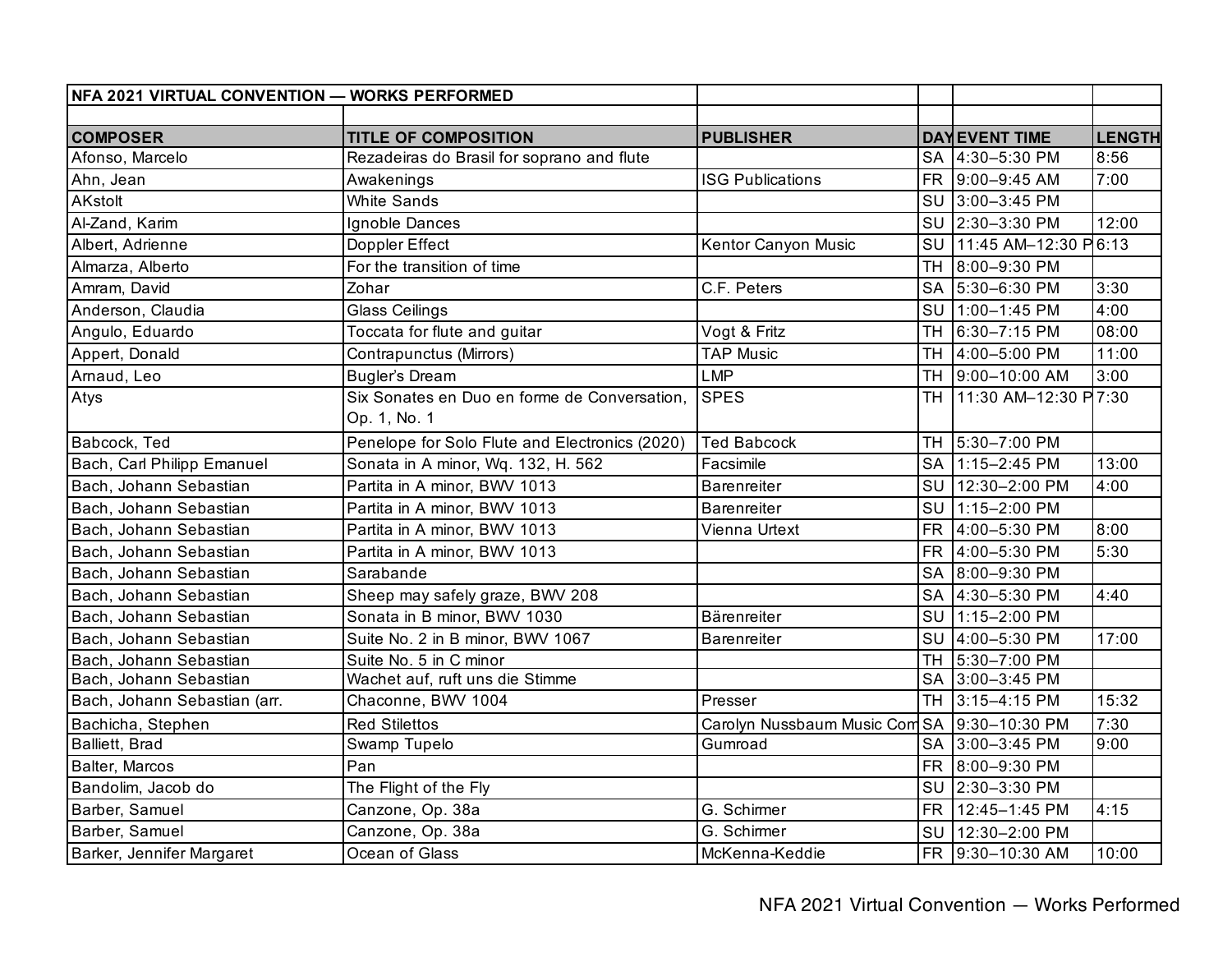| Barrère, Georges                     | Nocturne                                                                            | G. Schirmer                                                                                                          | <b>SA</b> | 1:00-2:00 PM             | 5:00  |
|--------------------------------------|-------------------------------------------------------------------------------------|----------------------------------------------------------------------------------------------------------------------|-----------|--------------------------|-------|
| Bartók, Béla                         | Suite Paysanne Hongroise                                                            | <b>Universal Edition</b>                                                                                             | <b>FR</b> | 11:30-1:00 PM            |       |
| Basler, Paul                         | Sonata                                                                              | Self-published                                                                                                       | <b>SA</b> | 10:15-11:00 AM           | 17:52 |
| Bassingthwaighte, Sarah              | Amhran na hEascainne                                                                | <b>ALRY</b>                                                                                                          | <b>FR</b> | 1:15-2:30 PM             |       |
| Beeftink, Herman                     | Frequency                                                                           | Elite Source Music                                                                                                   | TH        | 1:00-1:45 PM             | 5:35  |
| Beethoven, Ludwig van                | Leonore Overture No. 3 (excerpts)                                                   | Presser                                                                                                              | <b>SA</b> | 10:30 AM-12:30 PM        |       |
| Beglarian, Eve                       | I will not be sad in this world                                                     | Presser                                                                                                              | SU        | 1:00-1:45 PM             | 6:21  |
| Beglarian, Eve                       | Mind the Gap                                                                        | <b>EVBD Music</b>                                                                                                    | SU        | 1:00-1:45 PM             | 4:00  |
| Bennett, Robert Russell              | Rondo Capriccioso                                                                   | <b>Masters Music</b>                                                                                                 | <b>SA</b> | 1:00-2:00 PM             |       |
| Benshoof, Ken                        | <b>BitterSweet</b>                                                                  | <b>ALRY</b>                                                                                                          |           | FR 9:15-10:30 AM         | 8:00  |
| Berio, Luciano                       | Sequenza (1958)                                                                     | Zerboni                                                                                                              |           | SU 1:15-2:00 PM          |       |
| Bernofsky, Lauren                    | Sonatine                                                                            | Presser                                                                                                              | SU        | 10:15-11:00 AM           | 5:30  |
| Bleil, Clint                         | The Lovely, The Dreamers, and She                                                   | <b>Clint Bleil Music</b>                                                                                             | <b>TH</b> | 12:00-1:00 PM            | 6:00  |
| Boehm, Theobald                      | Grand Polonaise in D Major, Op. 16                                                  | <b>International Music Company</b>                                                                                   | SU        | 12:30-2:00 PM            | 12:00 |
| Boismortier, Joseph Bodin de         | Cinquième Suite h-Moll                                                              | Schott                                                                                                               | <b>FR</b> | 4:00-5:30 PM             | 10:00 |
| Boismortier, Joseph Bodin de         | Concerto No. 3 in D Major, Op. 15                                                   | <b>Gerard Billaudot</b>                                                                                              | SU        | 1:15-2:00 PM             |       |
| Georges                              | Bologne, Joseph, Chevalier de Saint-Sonata No. 1 for Violin in B-flat Major, Op. 1a |                                                                                                                      | SU        | 9:00-10:00 AM            | 4:00  |
|                                      | Bologne, Joseph, Chevalier de Saint-Sonata No. 1 for Violin in B-flat Major, Op. 1a |                                                                                                                      | <b>FR</b> | 1:15-2:30 PM             |       |
| Georges                              |                                                                                     |                                                                                                                      |           |                          |       |
| Bon, Anna                            | Sonata in C Major, Op. 1, No. 1                                                     | Manuscript in the composer's<br>hand, sourced from IMSLP,<br>original held at Det Kongelige<br>Bibliotek, Copenhagen |           | TH 11:30 AM-12:30 P10:00 |       |
| Bon, Anna                            | Sonata No. 3 in B-flat Major                                                        |                                                                                                                      |           | SA 1:15-2:45 PM          |       |
| Bonis, Mélanie                       | Sonata, Op. 64                                                                      | <b>Edition Kossack</b>                                                                                               | SU        | 11:30-12:45 PM           |       |
| Borne, François                      | Fantasie Brillante on Themes from Bizet's Carme G. Schirmer                         |                                                                                                                      |           | SU 2:30-3:30 PM          | 11:00 |
| Bozza, Eugène                        | Fantaisie Italienne for Flute and Piano                                             | Leduc                                                                                                                | SU        | 10:30-12:00 PM           | 5:00  |
| Brahms, Johannes                     | Sonata in E-flat Major, No. 2                                                       |                                                                                                                      |           | TH 3:15-4:15 PM          | 9:50  |
| Britten, Benjamin/Gioacchino Rossini | Soirées Musicales                                                                   |                                                                                                                      |           | SU 11:00 AM              |       |
| Brouwer, Leo                         | La Región Más Transparente                                                          | <b>Editions Transatlantiques</b>                                                                                     | <b>SA</b> | 2:30-3:30 PM             | 12:30 |
| Brouwer, Margaret                    | Fear, Hiding, Play                                                                  |                                                                                                                      | <b>TH</b> | 1:00-1:45 PM             | 10:00 |
| Brown, Elizabeth                     | Antarctica                                                                          | <b>Quetzal Music</b>                                                                                                 |           | TH 1:00-1:45 PM          | 7:00  |
| Brown, Elizabeth                     | The Baths of Caracalla                                                              | <b>Quetzal Music</b>                                                                                                 |           | SA 5:30-6:30 PM          | 7:30  |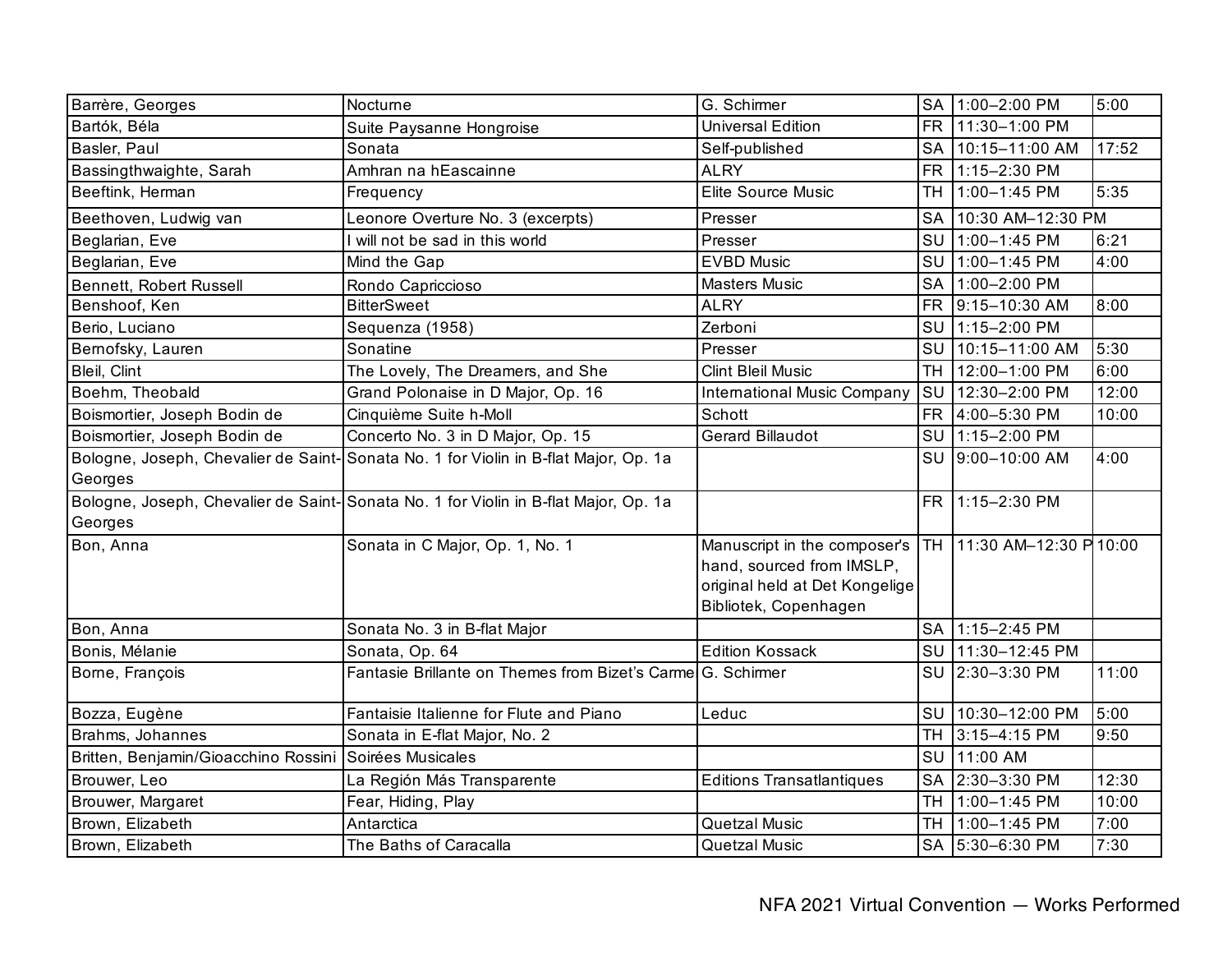| Brownlow, Robert           | <b>Hocking Hills Sonata</b>                                      | BCMP, Ltd                                     |           | SU 2:30-3:30 PM         | 12:30 |
|----------------------------|------------------------------------------------------------------|-----------------------------------------------|-----------|-------------------------|-------|
| Brun, Georges              | Romances, Op. 41                                                 | Rubank/Hal Leonard                            |           | SU 9:00-10:00 AM        | 5:00  |
| Bunch, Kenji               | Vesper Flight                                                    |                                               |           | FR 8:00-9:30 PM         |       |
| Burton, Eldin              | Sonatina                                                         | <b>Carl Fischer</b>                           | <b>SA</b> | $1:00-2:00$ PM          | 10:00 |
| Busoni, Ferruccio          | Divertimento                                                     |                                               |           | SA 8:00-9:30 PM         |       |
| Buss, Howard J.            | Dragon Flight                                                    | <b>Brixton Publications</b>                   |           | SU 2:30-3:30 PM         | 7:00  |
| Caix D'Hervelois, Louis de | Pieces Pour la Flûte-Traversière Avec la Basse<br>Continue, 1726 | L'Auteur & Boivin (original<br>edition, 1726) |           | TH 11:30 AM-12:30 P7:40 |       |
| Caliendo, Christopher      | Hoe Down                                                         | Caliendo World Music                          |           | SU 11:45 AM-12:30 P2:30 |       |
| Caliendo, Christopher      | The Hunt                                                         | Caliendo World Music                          |           | FR 12:45-1:45 PM        | 8:00  |
| Calvo, Luís Antonio        | Lejano Azul                                                      |                                               |           | SU 2:30-3:30 PM         | 3:54  |
| Calvo, Luís Antonio        | Malvaloca                                                        |                                               |           | SU 2:30-3:30 PM         | 4:30  |
| Carreño, Inocente          | Estudio                                                          |                                               |           | FR 1:30-2:15 PM         |       |
| Carrillo, Alejandro        | La Cumbia (2021)                                                 |                                               |           | SU 3:00-3:45 PM         |       |
| Caudill, Cassedy           | Quests                                                           |                                               |           | TH 12:00-1:00 PM        | 6:50  |
| Cavicchi, Alessandro       | Selections from Embraceable Lenny                                |                                               | <b>FR</b> | 1:15-2:30 PM            |       |
| Cebić, Dario               | Requiem for Zagreb                                               | Diaphonia                                     | <b>FR</b> | 3:00-3:45 PM            |       |
| Cerrone, Christopher       | Liminal Highway                                                  | Project Schott New York                       | FR.       | 8:00-9:30 PM            |       |
| Chamberlain, Nicole        | <b>Breaking Glass</b>                                            | <b>Spotted Rocket</b>                         | <b>TH</b> | 12:00-1:00 PM           | 4:00  |
| Chamberlain, Nicole        | Crash Out                                                        | <b>Spotted Rocket</b>                         |           | SA 12:00-1:00 PM        | 2:30  |
| Chamberlain, Nicole        | Flexion                                                          | <b>Spotted Rocket</b>                         |           | SU 10:15-11:00 AM       | 5:28  |
| Chamberlain, Nicole        | Jump-Yip!                                                        | <b>Spotted Rocket</b>                         | TH I      | 12:00-1:00 PM           | 6:30  |
| Chamberlain, Nicole        | Railroaded                                                       | <b>Spotted Rocket</b>                         |           | SU 1:00-2:30 PM         | 3:00  |
| Chamberlain, Nicole        | Summer Insomnia                                                  | <b>Spotted Rocket</b>                         |           | SU 1:00-2:30 PM         | 5:45  |
| Chaminade, Cécile          | Concertino, Op. 107                                              | G. Schirmer                                   | SU        | 2:30-3:30 PM            | 8:00  |
| Charke, Derek              | Lachrymose for Solo Piccolo                                      | Canadian Music Center                         | <b>SA</b> | 5:30-7:00 PM            | 7:30  |
| Chihara, Paul              | Haiku                                                            | Peters                                        | <b>SA</b> | 6:00-6:45 PM            |       |
| Chyrzyński, Marcel         | Haiku No. 3                                                      | <b>PWM Edition</b>                            | <b>TH</b> | 2:30-3:15 PM            | 8:00  |
| Cichy, Roger               | Flute-da-Toot                                                    | <b>ALRY</b>                                   |           | SA 3:00-3:45 PM         |       |
| Cohen, Jonathan            | A Love Letter to Sharyn                                          | <b>Tetractys Publishing</b>                   |           | TH 3:00-3:45 PM         | 3:27  |
| Cohen, Jonathan            | A Love Letter to Sharyn                                          | <b>Tetractys Publishing</b>                   | <b>FR</b> | 9:15-10:30 AM           |       |
| Cohen, Jonathan            | <b>Big Flutes Happen Here</b>                                    | <b>Tetractys Publishing</b>                   | SU        | 4:00-5:30 PM            | 4:00  |
| Cohen, Jonathan            | Flute Joy!                                                       | <b>ALRY</b>                                   | <b>FR</b> | 3:00-3:45 PM            |       |
| Cohen, Jonathan            | I May Be Down, but the Jig is Up                                 | <b>ALRY</b>                                   | TH I      | 12:00-1:00 PM           |       |
| Cohen, Jonathan            | One Ann Arbor Morn                                               | <b>Falls House Press</b>                      |           | SA 5:30-6:30 PM         | 6:50  |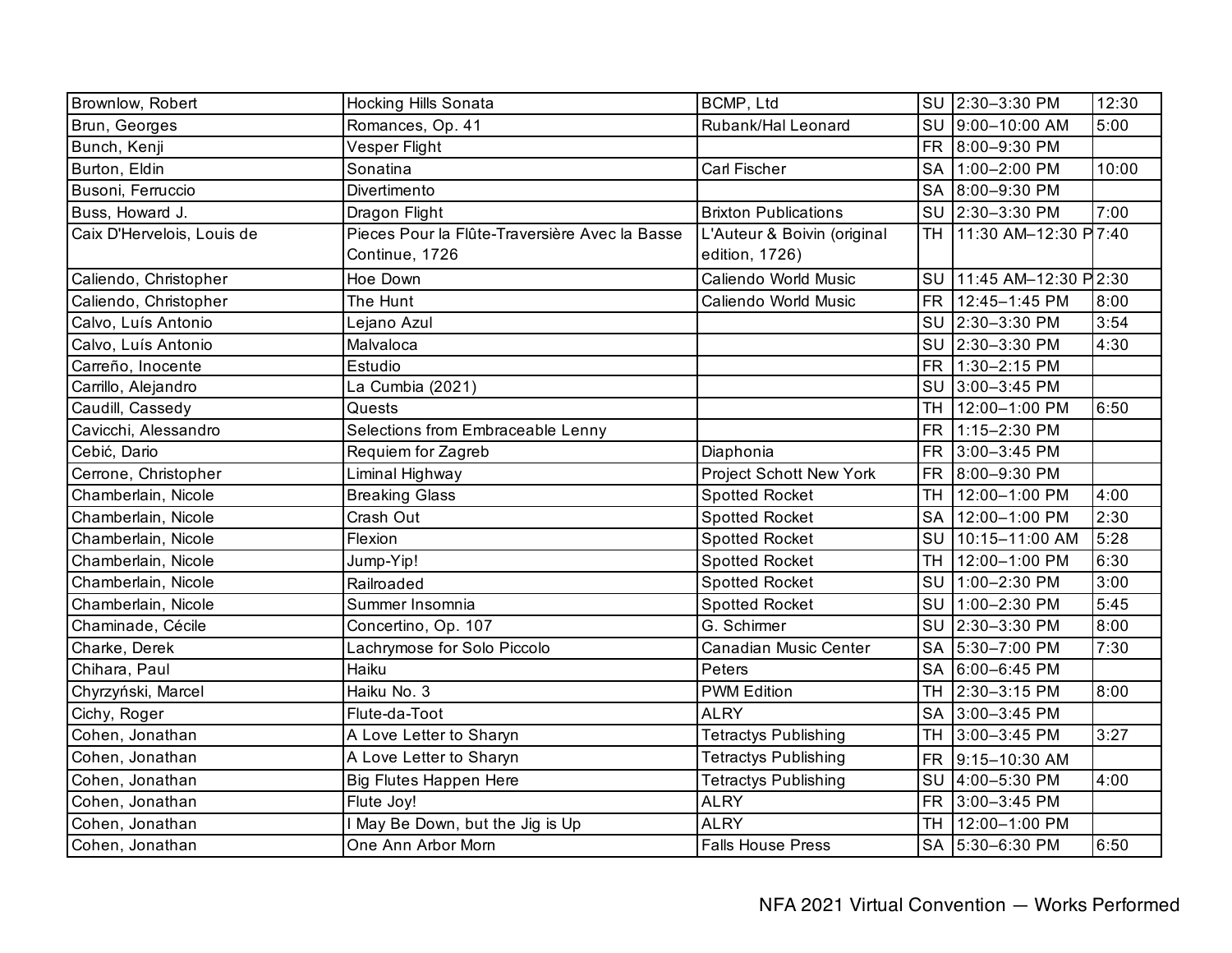| Cohen, Jonathan                              | Sierra Morning Freedom                                                                   | <b>Falls House Press</b>                                                     | SU 1:00-2:30 PM  | 2:38, 4:0 |
|----------------------------------------------|------------------------------------------------------------------------------------------|------------------------------------------------------------------------------|------------------|-----------|
| Cohen, Jonathan                              | Stuck in Idyll (from the collection Brief<br>Observations [for Isolatied Plubming])      | SilverWinds Publishing                                                       | SA 5:30-6:30 PM  | 2:00      |
| Cohen, Jonathan                              | <b>Blueshift Red</b>                                                                     | <b>ALRY</b>                                                                  | SU 1:00-2:30PM   | 2:39      |
| Coleman, Valerie                             | Amazonia                                                                                 | Coleman Music                                                                | TH 8:00-9:30 PM  |           |
| Coleman, Valerie                             | Danza de la Mariposa                                                                     | Presser                                                                      | SU 12:30-2:00 PM | 8:00      |
| Coleman, Valerie                             | Fanmi Imèn                                                                               | Presser                                                                      | FR 2:15-3:15 PM  | 8:03      |
| Coleman, Valerie                             | Fire Dance                                                                               | <b>Coleman Music</b>                                                         | SA 7:00-7:45 PM  |           |
| Coleman, Valerie                             | Freedmen of the Five Civilized Tribes                                                    | Coleman Music                                                                | FR 3:00-3:45 PM  | 7:00      |
| Coleman, Valerie                             | Juba                                                                                     | Coleman Music                                                                | FR 7:00-7:45 PM  | 5:36      |
| Coleman, Valerie                             | Pontchartrain                                                                            | Coleman Music                                                                | SA 12:00-1:00 PM | 7:00      |
| Coleman, Valerie                             | Portraits of Langston                                                                    | <b>Coleman Music</b>                                                         | TH 4:00-5:00 PM  | 16:00     |
| Coleman, Valerie                             | Red Clay & Mississippi Delta                                                             | <b>Coleman Music</b>                                                         | TH 4:00-5:00 PM  | 6:14      |
| Coleman, Valerie                             | Requiem Milonga                                                                          | <b>Coleman Music</b>                                                         | TH 5:30-7:00 PM  |           |
| Coleman, Valerie                             | Umoja                                                                                    | <b>Coleman Music</b>                                                         | FR 3:00-3:45 PM  |           |
| Coleman, Valerie                             | Umoja                                                                                    | Coleman Music                                                                | SU 3:00-3:45 PM  |           |
| Coleman, Valerie                             | Wish: Sonatine                                                                           | Presser                                                                      | FR 2:15-3:15 PM  | 12:45     |
| Coleridge-Taylor, Samuel                     | Danse Nègre from African Suite                                                           | <b>ALRY</b>                                                                  | SU 11:00 AM      |           |
| Coltrane, John (arr. Bill Cunliffe)          | Impressions                                                                              |                                                                              |                  |           |
| Confrey, Zez                                 | <b>Dizzy Fingers</b>                                                                     | <b>Musicians Publication</b>                                                 | FR 12:00-1:00 PM | 2:30      |
| Corea, Chick                                 | 500 Miles High                                                                           |                                                                              | SA 9:30-10:00PM  |           |
| Corelli, Arcangelo                           | Christmas Concerto                                                                       |                                                                              | TH 3:00-3:45 PM  |           |
| Cortázar, Ernesto M. & Mañuel Esperd Jalisco |                                                                                          |                                                                              | SA 7:00-7:45 PM  |           |
| Couperin, François                           | Le Rossignol en Amour (from Troisième Livre de<br>Pièces de Clavecin, Quatorzième Ordre) | First Printing, Paris: Chez<br>l'Auteur, Boivin, 1722<br>(accessed on IMSLP) | SA 1:15-2:45 PM  | 5:30      |
| Daugherty, Michael                           | The High and the Mighty                                                                  | <b>Peer Music</b>                                                            | SA 5:30-7:00 PM  | 7:30      |
| Davidovsky, Mario                            | Synchronisms No.1                                                                        | McGinnis & Marx                                                              | SU 1:15-2:00 PM  |           |
| Day, Kevin                                   | Pixels                                                                                   | Kevin Day Music                                                              | SU 3:00-3:45 PM  | 4:30      |
| Debussy, Claude                              | <b>Bilitis</b>                                                                           | <b>Universal Edition</b>                                                     | SA 1:15-2:30PM   | 16:50     |
| Debussy, Claude                              | Clair de Lune                                                                            |                                                                              | SA 1:15-2:30PM   |           |
| Debussy, Claude                              | Rêverie                                                                                  | Megido                                                                       | TH 9:00-10:00 AM | 5:00      |
| Debussy, Claude                              | Syrinx                                                                                   | <b>Henle Urtext</b>                                                          | SU 12:30-2:00 PM | 4:00      |
| Decker, Bradley                              | Ripple for Flute, Marimba, and Computer                                                  | Self-published                                                               | SA 4:00-5:00 PM  | 8:06      |
| Dett, Robert Nathaniel                       | <b>Cinnamon Grove Suite</b>                                                              |                                                                              | FR 12:00-1:00 PM | 4:00      |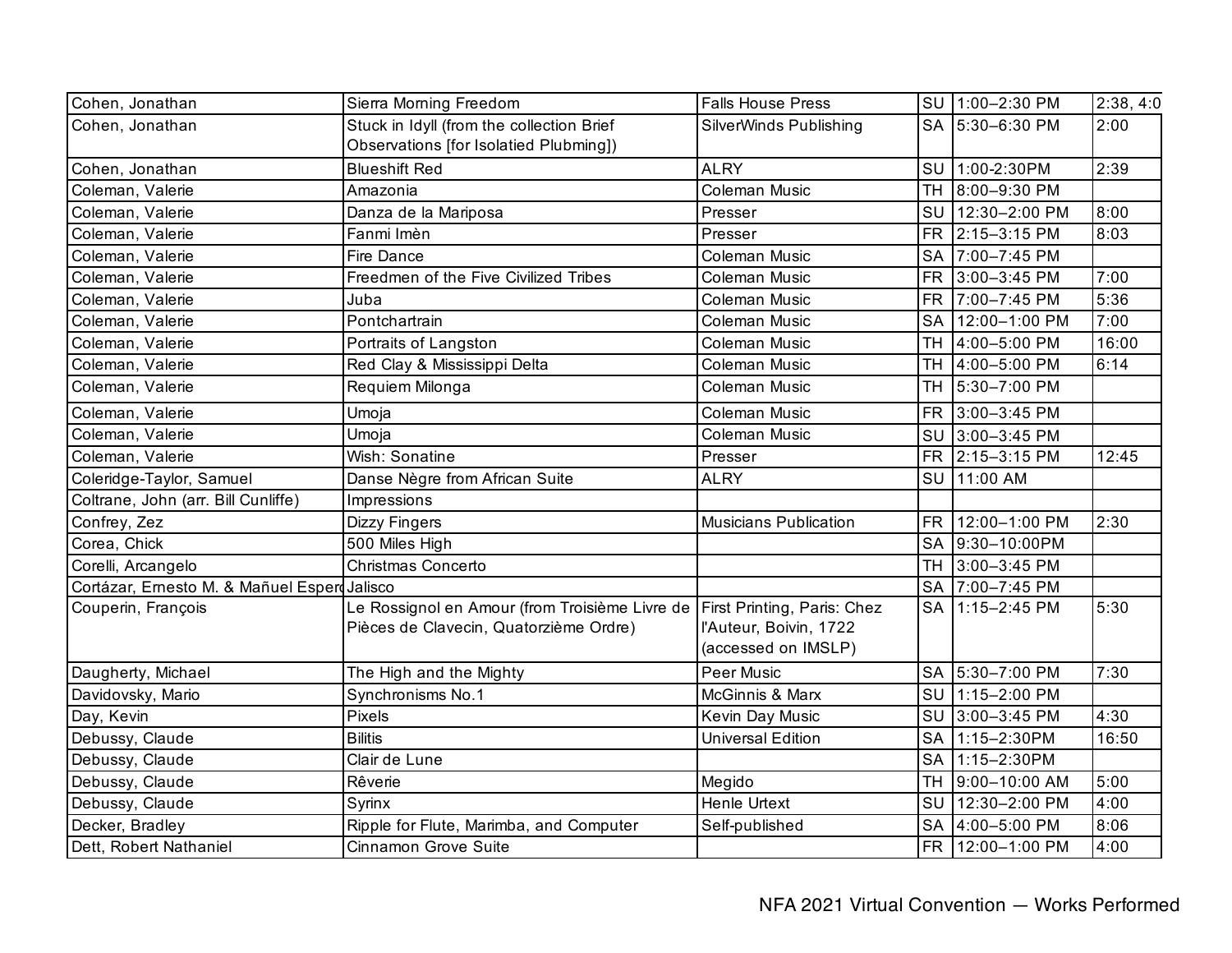| Di Maggio, Dan                    | A Room With a View (Spooky Garden Part 1) for Self-published<br>any "low" flute (2017) |                                            |           | SA 5:30-6:30 PM      | 4:00  |
|-----------------------------------|----------------------------------------------------------------------------------------|--------------------------------------------|-----------|----------------------|-------|
| Dick, Robert                      | Afterlight                                                                             | Multiple Breath Music Co.                  | TH I      | 10:00-11:00 AM       | 7:30  |
| Dick, Robert                      | <b>Book of Shadows</b>                                                                 |                                            | <b>TH</b> | 10:00-11:00 AM       | 10:00 |
| Dick, Robert                      | Fire's Bird                                                                            |                                            |           | TH 10:00-11:00 AM    | 9:00  |
| Dick, Robert                      | <b>Flames Must Not Encircle Sides</b>                                                  | Multiple Breath Music Co.                  |           | TH 10:00-11:00 AM    | 10:00 |
| Dick, Robert                      | Time is a Two Way Street                                                               | Multiple Breath Music Co.                  |           | TH 10:00-11:00 AM    | 10:30 |
| Dohnányi, Ernst von               | Aria for Flute and Piano, Op.48 No.1                                                   | <b>Associated Music Publishers</b>         | SU        | 12:30-2:00 PM        | 6:00  |
| Dorff, Daniel                     | Concertino                                                                             | Presser                                    | <b>FR</b> | 12:45-1:45 PM        | 11:46 |
| Dorff, Daniel                     | Desert Dusk for Alto Flute and Cello                                                   | Presser                                    | <b>TH</b> | 5:30-7:00 PM         |       |
| Dorff, Daniel                     | Fireworks                                                                              | Presser                                    | FR        | 12:00-1:00 PM        | 5:00  |
| Dutilleux, Henri                  | Sonatine                                                                               | Leduc                                      |           | TH 6:00-7:30 PM      | 9:00  |
| Elgar, Edward                     | Nimrod                                                                                 | <b>ALRY</b>                                |           | TH 7:00-7:45 PM      |       |
| Ellenwood, Christian              | Vent                                                                                   | <b>Christian Ellenwood</b>                 |           | FR 9:30-10:30 AM     | 14:00 |
| Elliot, Marcus                    | Where We Come From                                                                     | Self-published                             |           | FR 4:30-5:15 PM      | 3:30  |
| Emery, Matthew                    | The Underground and Rainbow Railroads                                                  |                                            | TH I      | 1:30-2:45PM          | 20:00 |
| Ernst von Dohnányi                | Passacaglia, Op. 48, No. 2                                                             | <b>Broude Brothers</b>                     |           | TH 5:30-7:00 PM      | 8:30  |
| Eshpai, Andrei                    | <b>Three Pieces</b>                                                                    | <b>Compozitor Publishing</b><br>House, SPB |           | FR 6:00-7:00 PM      | 12:00 |
| Esmail, Reena                     | Chardonnay                                                                             | reenaesmail.com                            |           | SA 6:00-6:45 PM      |       |
| Fain, Sammy                       | Alice in Wonderland                                                                    |                                            |           | FR $9:30 - 10:30$ PM |       |
| Farr, Gareth                      | Taheke                                                                                 | <b>Promethean Editions</b>                 |           | SA 9:00-10:00 AM     | 14:00 |
| Feld, Jindrich                    | Sonate                                                                                 | Leduc                                      | SU        | 12:30-2:00 PM        | 4:30  |
| Feldman, Victor (arr. Yuko Hoshi) | Rio                                                                                    |                                            |           |                      |       |
| Ferreira, Ary                     | Nocturne                                                                               | Casa de Oliveria                           |           | SA 4:30-5:30 PM      | 3:00  |
| Fisher, Helen                     | Te Tangi A Te Matui                                                                    | <b>Promethean Editions</b>                 |           | FR 2:15-3:15 PM      | 6:26  |
| Flores, Rubén                     | La Bruja Llorona                                                                       | <b>ALRY</b>                                | SA        | 7:00-7:45 PM         |       |
| Flutronix                         | Flock                                                                                  | <b>Carl Fischer</b>                        |           | FR 4:30-5:15 PM      | 5:30  |
| Folio, Cynthia                    | Four 'Scapes                                                                           | Self-published                             |           | FR 4:30-5:15 PM      | 10:15 |
| Folio, Cynthia                    | Philadelphia Portraits                                                                 | <b>Portfolio Publications</b>              |           | FR 12:45-1:45 PM     | 9:00  |
| Foss, Lukas                       | <b>Three American Pieces</b>                                                           | <b>Carl Fischer</b>                        | <b>SA</b> | 4:30-5:30 PM         | 8:00  |
| Franck, César                     | Sonata in A Major                                                                      | International                              | <b>SU</b> | 12:30-2:00 PM        | 7:00  |
| Frank, Gabriela Lena              | <b>Five Andean Improvisations</b>                                                      | G. Schirmer                                |           | TH 8:00-9:30 PM      |       |
| Freidlin, Jan                     | Partita                                                                                | Репертуар флейтиста, вып.                  |           | FR 6:00-7:00 PM      | 8:40  |
| Fukazawa, Haruna                  | <b>Bassi Blues (Tooth Extraction Blues)</b>                                            |                                            |           | FR 9:30-10:30 PM     |       |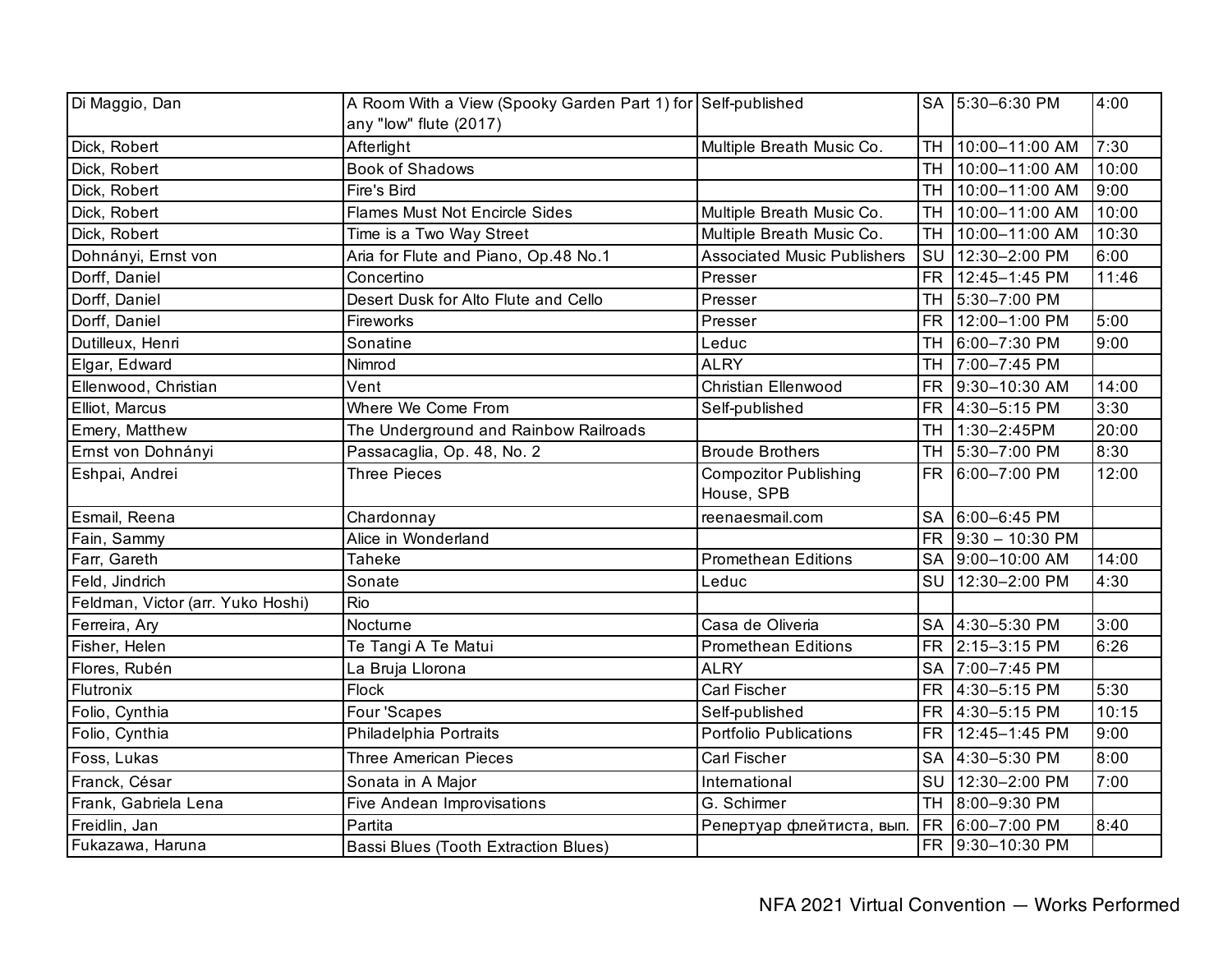| Fukazawa, Haruna                    | <b>Cats Meeting</b>                                      |                           | <b>FR</b> | 9:30-10:30 PM          |       |
|-------------------------------------|----------------------------------------------------------|---------------------------|-----------|------------------------|-------|
| Fukazawa, Haruna                    | Contact                                                  |                           | FR.       | 9:30-10:30 PM          |       |
| Fukushima, Hirokazu                 | Fantasia on a Theme of Syrinx                            | <b>Bravo Music</b>        |           | SA 4:30-5:30 PM        | 4:40  |
| Fukushima, Kazuo                    | Shun-San                                                 | Muramatsu                 |           | SA 12:00-12:45 PM      | 7:53  |
| Gagné, Dominique                    | Cuando Me Miras Así                                      | Euginimod Music           | <b>FR</b> | 6:00-7:30 PM           | 6:00  |
| Galimany, Alberto                   | Panamá                                                   |                           | <b>SA</b> | 12:00-1:00 PM          |       |
| Gallois-Montbrun, Raymond           | Divertissement                                           | Leduc                     | FR        | 4:15-5:00 PM           | 7:30  |
| Gamboa, Eduardo                     | Machincuepa for soprano and flute (2018)                 |                           |           | SA 4:30-5:30 PM        | 5:09  |
| Gandolfi, Michael                   | Three Pieces for Solo Flute                              | M51 Music                 |           | SU 12:30-2:00 PM       | 3:30  |
| Garrop, Stacy                       | Phoenix Rising for Solo Alto or Bass Flute and C Presser |                           |           | TH 1:30-2:45PM         | 11:50 |
| Gaubert, Philippe                   | Sonata No. 1                                             | Durand                    |           | SA 1:15-2:30PM         | 15:00 |
| Gaubert, Philippe                   | Nocturne from Nocturne et Allegro Scherzando             | G. Schirmer               |           | SU 12:30-2:00 PM       | 3:00  |
| Gaunt, Ben                          | Remember Vividly the Nightmares I Had as a<br>Child      |                           | <b>FR</b> | 11:30 AM-12:15 P 5:00  |       |
| Genchev, Kostadin                   | Bal-kan-kan                                              | Self-published            |           | TH 2:30-3:15 PM        | 05:30 |
| Gershwin, George                    | Summertime                                               |                           | <b>SA</b> | 9:30-10:00PM           |       |
| Gilbert, Peter                      | Out of Line                                              |                           | <b>TH</b> | 4:00-5:00 PM           | 12:45 |
| Gillespie, Dizzy (arr. Kenji Konno) | Groovin' High                                            |                           | <b>TH</b> | 9:30-10:30 PM          |       |
| Glass, Philip                       | Piece in the Shape of a Square                           | Dunvagen Music            | SA        | 11:30 AM-12:30 P 13:00 |       |
| Græsvold, Hans Magne                | Preambolo                                                | <b>Edition Svitzer</b>    | <b>FR</b> | 7:00-7:45 PM           | 10:25 |
| Grainger, Percy                     | Molly on the Shore                                       |                           |           | SA 7:00-7:45 PM        |       |
| Grenfell, Maria                     | <b>Pipe Music</b>                                        |                           |           | FR 4:30-5:15 PM        | 8:00  |
| Gubaidulina, Sofia                  | Sonatina                                                 | G. Schirmer               | FR.       | 2:15-3:15 PM           | 6:00  |
| Gutiérrez Herás, Joaquín            | Sonata Simple                                            | Ediciones Mexicanas de    |           | SA 2:30-3:30 PM        | 9:00  |
| Gutiérrez, Benjamin                 | Divertimento                                             | <b>UCR Publications</b>   |           | SU 2:30-3:30 PM        | 6:11  |
| Gyöngyösi, Levente                  | Piccolo Sonata                                           | Kontrapunkt Music Ltd.    |           | TH 2:30-3:15 PM        | 10:41 |
| Hagberg, Anders                     | Circle No. 2                                             |                           | <b>FR</b> | 12:00-12:45 PM         |       |
| Hagberg, Anders                     | Moving                                                   | <b>Naxos Distribution</b> | <b>FR</b> | 12:00-12:45 PM         |       |
| Hagberg, Anders                     | Sounds of Sufi                                           |                           | <b>FR</b> | 12:00-12:45 PM         |       |
| Hagberg, Anders                     | Trust                                                    |                           | <b>FR</b> | 12:00-12:45 PM         |       |
| Hagberg, Anders                     | Wanderlust                                               |                           | SU        | 4:00-5:30 PM           |       |
| Hagen, Timothy                      | <b>Big and Bright</b>                                    | <b>Owl Galss Music</b>    | <b>SA</b> | 7:00-7:45 PM           |       |
| Hagen, Timothy                      | <b>WTF</b>                                               | Owl Glass Music           | SA        | 3:00-3:45 PM           |       |
| Hahn, Reynaldo                      | Sonata in C Major                                        | Heugel                    |           | SU 11:30-12:45 PM      | 21:16 |
| Hahn, Reynaldo                      | <b>Two Pieces</b>                                        | Heugel, Masters Music     |           | SA 6:00-6:45 PM        |       |
| Hailstork, Adolphus                 | Yuhwa                                                    | Presser                   |           | FR 1:15-2:30 PM        |       |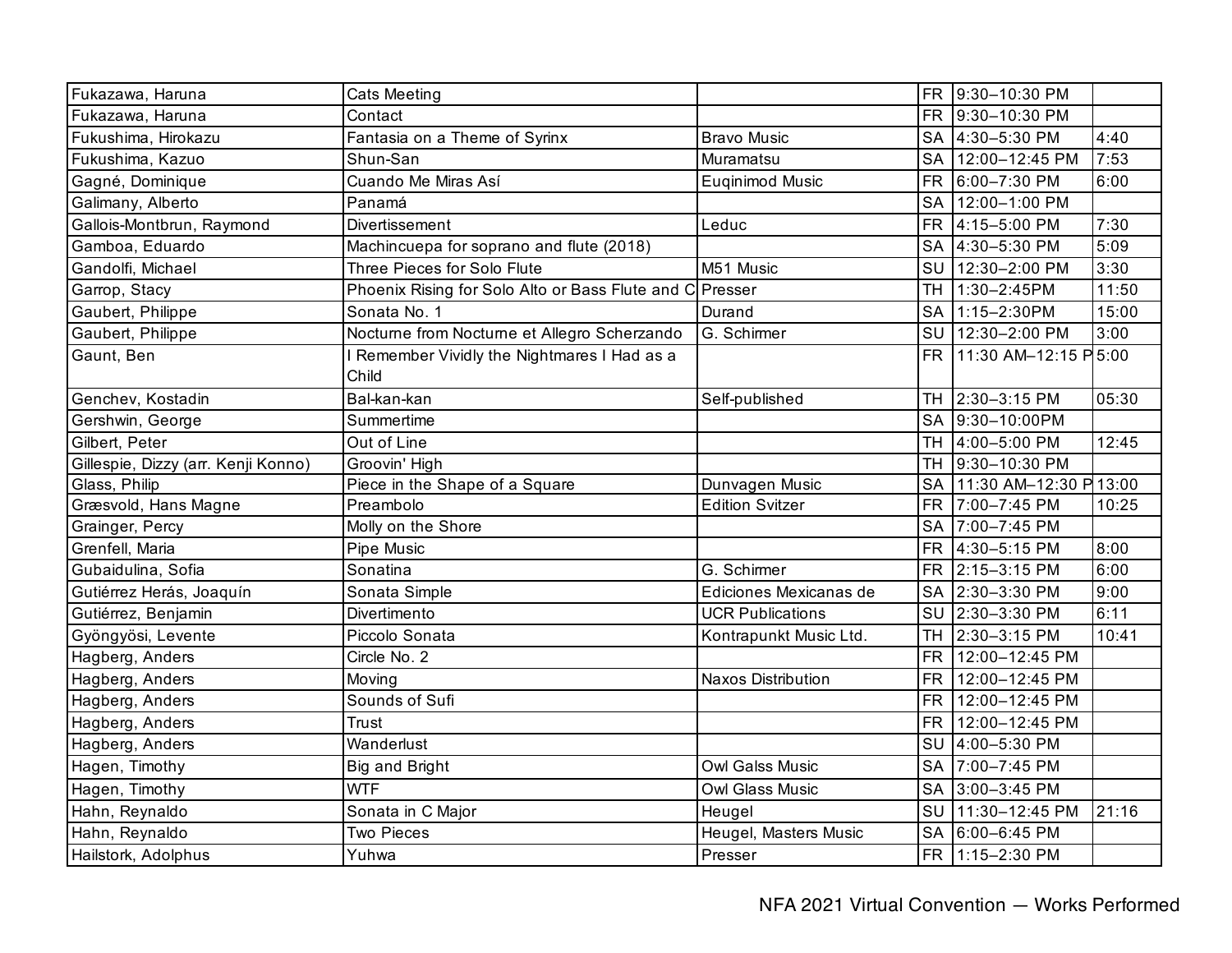| Hallman, Joseph                  | Miniatures                                | Self-published                    | <b>TH</b> | 10:30-11:30 AM      | 10:00 |
|----------------------------------|-------------------------------------------|-----------------------------------|-----------|---------------------|-------|
| Harberg, Amanda                  | Fever Dreams for three piccolos and piano |                                   | TH        | 4:00-5:00 PM        | 06:00 |
| Harberg, Amanda                  | Mementos for flute and guitar+B42         |                                   | <b>TH</b> | 4:00-5:00 PM        | 12:00 |
| Harberg, Amanda                  | Piccolo Concerto                          | Presser                           |           | SA 8:00-9:30 PM     |       |
| Harberg, Amanda                  | Suite for Woodwind Quintet                | Presser                           | TH        | 4:00-5:00 PM        | 8:00  |
| Harbin, Doug                     | Duo Sonata                                | Self-published                    | <b>SA</b> | 10:15-11:00 AM      | 10:44 |
| Harrell, Tom (arr. Mike Wofford) | Sail Away                                 |                                   |           |                     |       |
| Harrison, Lou                    | <b>First Concerto</b>                     | C.F. Peters                       | <b>SA</b> | 4:00-5:00 PM        | 7:54  |
| Heggie, Jake                     | Soliloquy                                 | <b>Bent Pen Music</b>             | SU        | 2:30-3:30 PM        | 4:32  |
| Henderson, Joe                   | Serenity                                  |                                   |           | FR 6:00-7:30 PM     | 6:00  |
| Higdon, Jennifer                 | <b>Flute Poetic</b>                       | <b>Lawdon Press</b>               |           | FR 2:15-3:15 PM     | 15:55 |
| Higdon, Jennifer                 | rapid◆fire                                | <b>Lawdon Press</b>               |           | SU 12:30-2:00 PM    | 6:00  |
| Higdon, Jennifer                 | <b>Steeley Pause</b>                      | <b>Lawdon Press</b>               |           | FR 4:30-5:15 PM     | 4:11  |
| Hirose, Ryohei                   | Songs of the Ocean                        | <b>Falls House Press</b>          |           | TH 7:00-7:45 PM     |       |
| Holland, Dave                    | The Oracle                                |                                   | <b>SA</b> | 9:30-10:00 PM       |       |
| Holt, Priscilla Ochran           | Characters                                |                                   | SU        | 3:00-3:45 PM        | 3:00  |
| Honegger, Arthur                 | Danse de la chèvre, H.39                  | <b>Editions Salabert</b>          | SU        | 1:15-2:00 PM        |       |
| Hong, Sungji                     | Agonia                                    | <b>Tetractys</b>                  |           | SA 12:00-12:45 PM   | 9:50  |
| Hong, Sungji                     | Hxó                                       | <b>Tetractys</b>                  | <b>TH</b> | 5:30-7:00 PM        | 5:00  |
| Hong, Sungji                     | Vidimus Stellam                           | Tetractys                         | FR.       | 5:00-6:00 PM        |       |
| Hooper, Nicholas                 | Dumbledore's Farewell                     | Musescore                         |           | SU 1:00-2:30 PM     | 2:00  |
| Hoover, Katherine                | Kokopeli                                  | Papagena Press                    |           | SA 1:00-2:00 PM     | 5:00  |
| Hoover, Katherine                | <b>Winter Spirits</b>                     | Papagena Press                    | SU        | 4:00-5:30 PM        |       |
| Hosokawa, Toshio                 | Arabesque                                 |                                   |           | SA 8:00-9:30 PM     |       |
| Hosokawa, Toshio                 | Lied                                      | Schott                            |           | SA   12:00-12:45 PM | 6:11  |
| Hovhaness, Alan                  | Sonata, Op. 118                           | <b>CF Peters</b>                  |           | SU 1:15-2:00 PM     |       |
| Hüe, Georges                     | Fantasie                                  |                                   | SU        | 3:00-3:45 PM        |       |
| Hurtado, José-Luis               | 1975                                      |                                   | <b>TH</b> | 6:30-7:15 PM        | 05:20 |
| Huylebroeck, Jan                 | Kay El'lem                                | <b>Tasto Solution Productions</b> |           | SA 5:30-7:00 PM     | 6:28  |
| Hyde, Miriam                     | Trio for Flute, Oboe, and Piano           | Wirripang Pry Ltd                 |           | SA 9:00-10:00 AM    | 8:10  |
| Izarra, Adina                    | A <sub>5</sub>                            | Latin American Frontiers Intl.    |           | SA 2:30-3:30 PM     | 6:00  |
| Izarra, Adina                    | El Amolador                               | Latin American Frontiers Intl.    | <b>TH</b> | 8:00-9:30 PM        |       |
| Izarra, Adina                    | Plumismo                                  | Latin American Frontiers Intl.    | <b>SA</b> | 2:30-3:30 PM        | 6:55  |
| Jankowski, Łukasz                | Opowieść o Gościu                         |                                   | <b>FR</b> | 6:00-7:30 PM        | 4:30  |
| Joachim, Nathalie                | Transformation                            |                                   |           | FR 8:00-9:30 PM     |       |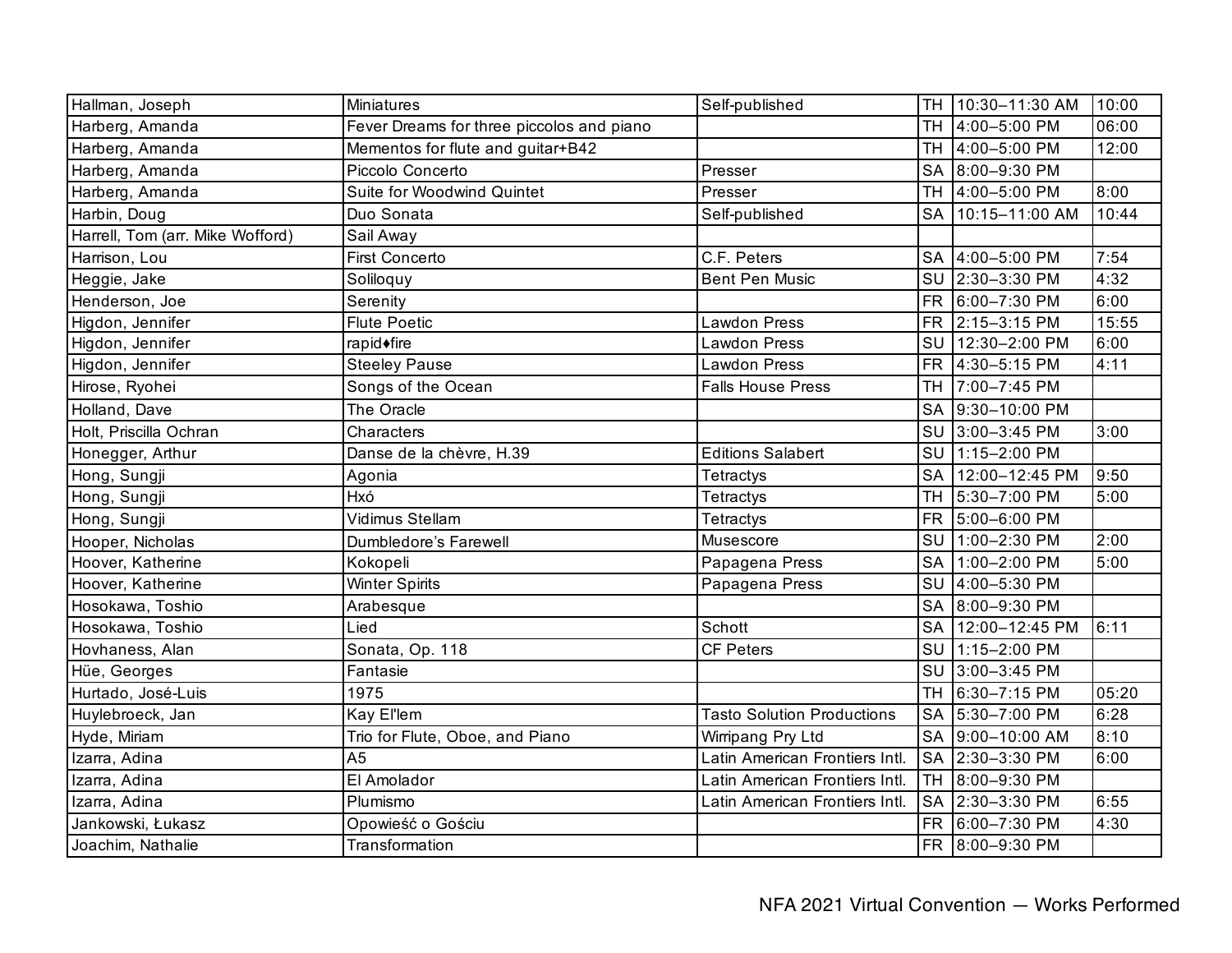| Jobim, Antonio Carlos | Corcovado (Quiet Nights Of Quiet Stars)       | Jamey Aebersold Vol. 31                                        | <b>FR</b> | 6:00-7:30 PM        | 4:00  |
|-----------------------|-----------------------------------------------|----------------------------------------------------------------|-----------|---------------------|-------|
| Jolivet, André        | Chant de Linos                                | Alphonse Leduc                                                 |           | SU 12:30-2:00 PM    | 12:00 |
| Jones, Gordon         | Out of the Chaos of My Doubt, Interlude No. 1 | Self-published                                                 |           | TH 9:00-10:00 AM    | 1:30  |
| Jones, Gordon         | Out of the Chaos of My Doubt, Interlude No. 2 | Self-published                                                 | <b>TH</b> | 9:00-10:00 AM       |       |
| Jones, Gordon         | Out of the Chaos of My Doubt, Interlude No. 3 | Self-published                                                 |           | TH 9:00-10:00 AM    |       |
| Juon, Paul            | Sonata, Op. 78                                | Amadeus, Zimmermann                                            |           | SU 11:30-12:45 PM   | 22:00 |
| Kahkonen, Gay         | Whirl                                         | G. Kahkonen                                                    | <b>TH</b> | 7:00-7:45 PM        |       |
| Kaper, Bronisław      | On Green Dolphin Street                       | Jamey Aebersold Vol. 59                                        | <b>FR</b> | 6:00-7:30 PM        | 4:30  |
| Karg-Elert, Sigfrid   | Sinfonische Kanzone                           | Zimmermann                                                     |           | SU 12:30-2:00 PM    | 10:00 |
| Kats-Chernin, Elena   | Eliza Aria                                    | Boosey & Hawkes, Bote &                                        | <b>SA</b> | 9:00-10:00 AM       | 3:21  |
| Keith, Leanna         | Finding the InBetween                         |                                                                |           | TH 1:30-2:45PM      | 19:45 |
| Keith, Leanna         | Home                                          |                                                                |           | SA 6:00-6:45 PM     |       |
| Keller, Ginette       | Chant de Parthénope                           | Éditions Max Eschig                                            |           | FR 4:15-5:00 PM     | 7:40  |
| Kernohan, Linda       | My Compass Still to Guide Me                  | Self-published                                                 |           | FR 4:30-5:15 PM     | 7:30  |
| Kessner, Daniel       | Celestial Harmony                             | <b>Universal Edition</b>                                       | <b>FR</b> | 3:00-3:45 PM        |       |
| Kessner, Daniel       | Simple Motion                                 | <b>Universal Edition</b>                                       | SU I      | 10:15-11:00 AM      | 10:30 |
| Khachaturian, Aram    | Concerto                                      | International                                                  |           | SU 2:30-3:30 PM     | 11:00 |
| Kim, Hi Kyung         | <b>Instant Breath</b>                         | Soo Moon Dang                                                  |           | SA   12:00-12:45 PM | 7:55  |
| Klein, Joseph         | Phosphenes                                    | Nopone Press                                                   |           | SU 3:00-3:45 PM     | 2:10  |
| Kornakov, Yuri        | Sonata No. 2                                  | Compozitor Publishing House,                                   |           | FR 6:00-7:00 PM     | 11:30 |
| Lacy, Eric Brian      | Unbreakable                                   | Self-published                                                 |           | FR 12:00-1:00 PM    | 7:00  |
| LaMontaine, John      | Sonata, Op. 24                                | <b>Broude Brothers</b>                                         |           | SA 1:00-2:00 PM     | 10:00 |
| anders, Joseph        | <b>Six Pieces</b>                             | Self-published                                                 |           | TH 10:30-11:30 AM   | 11:31 |
| Larsen, Libby         | Aubade                                        | <b>ECS Publishing; distributed</b><br>by Canticle Distributing | SA        | 4:30-5:30 PM        | 4:30  |
| Lauf, Melvin, Jr.     | <b>Beyond Tomorrow</b>                        | <b>FLUTE.NET</b>                                               |           | SA 3:00-3:45 PM     |       |
| Lavista, Mario        | Danza de las Bailarinas de Degas              | Peer Music                                                     |           | TH 6:30-7:15 PM     | 7:00  |
| Lavista, Mario        | Elegia (a la muerte de Nacho)                 | Peer Music                                                     |           | TH 6:30-7:15 PM     | 9:40  |
| Leardini, Claudia     | Ostinato in G for three piccolos and piano    |                                                                |           | FR 9:00-9:45 AM     | 6:00  |
| Lee, HyeKyung         | Rustle                                        |                                                                | <b>FR</b> | 12:00 - 12:45 PM    |       |
| eemans, Pierre        | March of the Belgian Paratroopers             | <b>ALRY</b>                                                    | <b>FR</b> | 12:00-1:00 PM       | 4:00  |
| Lewis, George         | Emergent                                      | Peters                                                         | <b>SA</b> | 3:00-3:45 PM        | 6:00  |
| Lias, Stephen         | Particle Accelerator                          | Alias Press, dist. Presser                                     | <b>TH</b> | 10:30-11:30 AM      | 12:54 |
| Liebermann, Lowell    | Concerto for Piccolo, Op. 50                  | Presser                                                        | <b>FR</b> | 1:30-3:30 PM        |       |
| Liebermann, Lowell    | Sonata, Op. 23                                | Presser                                                        |           | TH 5:30-7:00 PM     | 13:30 |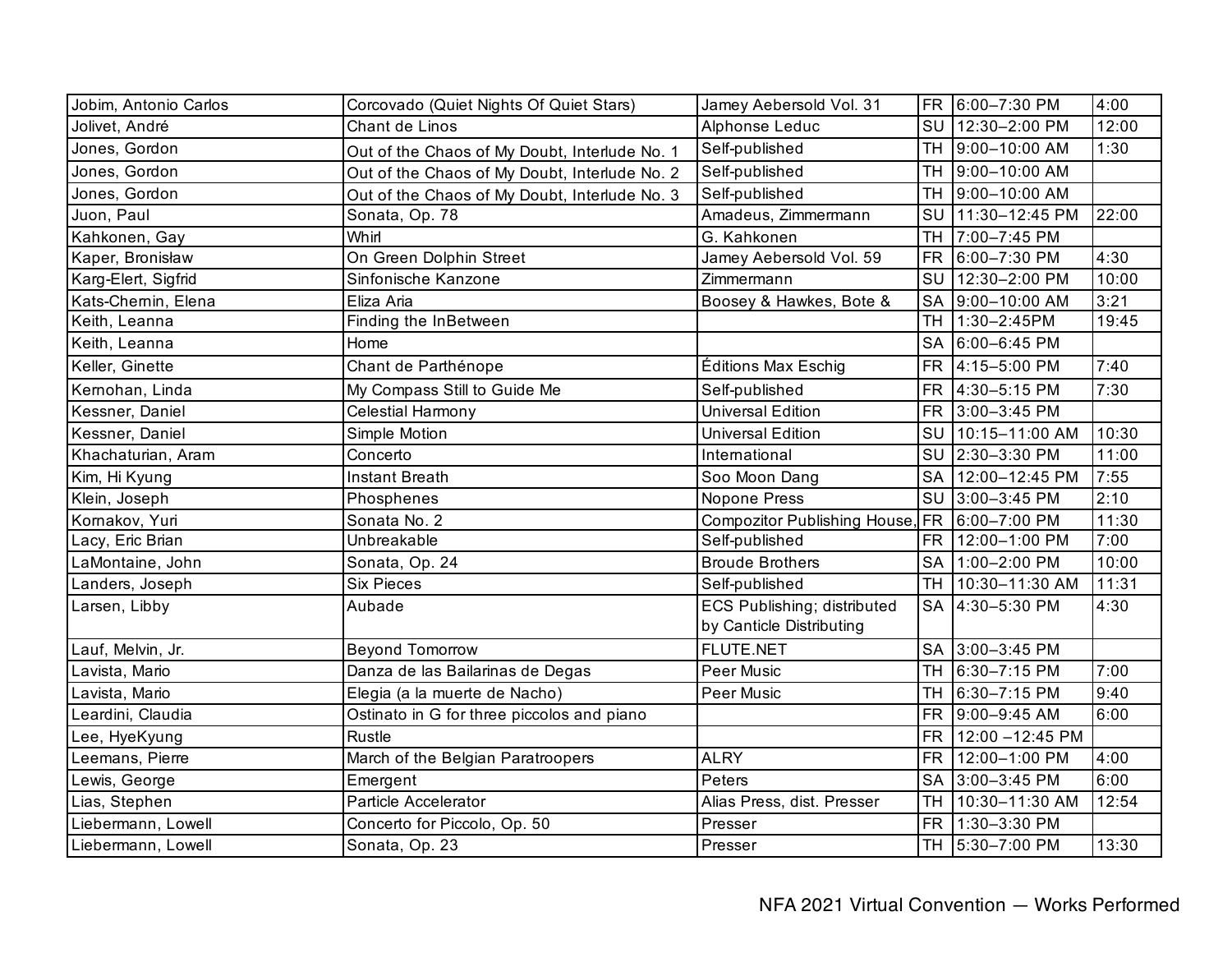| Lillios, Elainie      | <b>Among Fireflies</b>                                                                                                   | <b>Elainie Lillios</b>      |           | SU 1:00-1:45 PM         | 8:25  |
|-----------------------|--------------------------------------------------------------------------------------------------------------------------|-----------------------------|-----------|-------------------------|-------|
| Lim, Liza             | Sex Magic                                                                                                                | Ricordi Berlin              |           | FR 8:00-9:30 PM         |       |
| Lindquist, Ellen      | Nakoda                                                                                                                   | Potenza                     |           | SU 1:00-1:45 PM         | 2:50  |
| Liptak, David         | Two Nocturnes                                                                                                            | American Composers Alliance |           | TH 1:00-1:45 PM         | 11:30 |
| Liszt, Franz          | Hungarian Rhapsody No. 2                                                                                                 | <b>Megido Publications</b>  |           | FR 7:00-7:45 PM         | 10:30 |
| Lizzo                 | Juice                                                                                                                    | Joanna Taylor (SMP Press)   |           | FR 12:00-1:00 PM        | 3:00  |
| Loggins-Hull, Allison | Flock                                                                                                                    | <b>Carl Fischer</b>         | SA        | 11:30 AM-12:30 P 5:00   |       |
| Loggins-Hull, Allison | Homeland                                                                                                                 | <b>Flutronix Music</b>      |           | SA 3:00-3:45 PM         |       |
| Loggins-Hull, Allison | Say Can You                                                                                                              |                             |           | FR 5:00-6:00 PM         |       |
| Loggins-Hull, Allison | Shatter                                                                                                                  | <b>Flutronix Music</b>      | SU        | 1:00-1:45 PM            | 4:00  |
| Loggins-Hull, Allison | The Pattern                                                                                                              |                             |           | FR 8:00-9:30 PM         |       |
| Long, Paige Dashner   | <b>Dancing Dessert Suite</b>                                                                                             | <b>ALRY</b>                 |           | TH 3:00-3:45 PM         |       |
| Long, Paige Dashner   | <b>Dancing Dessert Suite</b>                                                                                             | <b>ALRY P</b>               | SU        | 11:00 AM                |       |
| Long, Paige Dashner   | Flutenado                                                                                                                | <b>ALRY</b>                 |           | FR 3:00-3:45 PM         |       |
| Long, Paige Dashner   | Flutenado                                                                                                                | <b>ALRY</b>                 |           | TH 3:00-3:45 PM         |       |
| Loughery, Jim         | <b>Ekstasis</b>                                                                                                          | James Loughery              |           | SA 4:00-5:00 PM         | 7:00  |
| Louke, Phyllis Avidan | On the Move                                                                                                              | Presser                     |           | SA 5:30-6:30 PM         | 3:50  |
| Lovreglio, Donato     | Eco di Napoli                                                                                                            | Berben                      |           | SA 5:30-7:00 PM         | 11:30 |
| Lyon, Eric            | <b>Flutes and Ladders</b>                                                                                                |                             |           | SA 11:30 AM-12:30 P6:00 |       |
| Maggio, Robert        | Remembering Matthew Shepard                                                                                              | robertmaggio.com            |           | FR 9:15-10:30 AM        | 9:00  |
| Mahler, Gustav        | Frühlingsmorgen (Spring morning) from Lieder<br>und Gesänge, Vol. 1                                                      |                             |           | TH 3:15-4:15 PM         |       |
| Mahler, Gustav        | Ich ging mit Lust durch einen grünen Wald (I<br>walked with joy through a green wood) from<br>Lieder und Gesänge, Vol. 2 |                             |           | TH 3:15-4:15 PM         |       |
| Marais, Marin         | Le Folies D'Espagne                                                                                                      | Bärenreiter                 |           | SU 12:30-2:00 PM        | 7:30  |
| Marais, Marin         | Les Folies D'Espagne (selections)                                                                                        |                             |           | SU 12:30-2:00 PM        | 3:30  |
| Maresz, Yan           | Circumambulation                                                                                                         | Durand                      | SU        | 10:15-11:00 AM          | 5:12  |
| Marson, John          | Spring Blooms                                                                                                            |                             |           |                         |       |
| Martin, Frank         | <b>Ballade</b>                                                                                                           | <b>Universal Edition</b>    |           | SA 8:00-9:30 PM         |       |
| Marulanda, Carmen     | La Gata (Milonga)                                                                                                        | Liliflute Music             | <b>SU</b> | 1:00-2:30 PM            | 2:45  |
| McGowan, Ned          | Improvisations                                                                                                           |                             |           | FR 12:00-12:45 PM       | 7:00  |
| McLearnon, Gareth     | <b>Edge Effect</b>                                                                                                       | Self-published              | SU        | 1:00-2:30 PM            | 4:40  |
| McMichael, Catherine  | For Love of Swans                                                                                                        | <b>ALRY</b>                 |           | SA 3:00-3:45 PM         |       |
| McMichael, Catherine  | Falconer                                                                                                                 | <b>ALRY</b>                 |           | SA 12:00-1:00 PM        | 7:00  |
| Meier, Zachery        | Respiri                                                                                                                  | Self-published              |           | SA 10:15-11:00 AM       | 5:04  |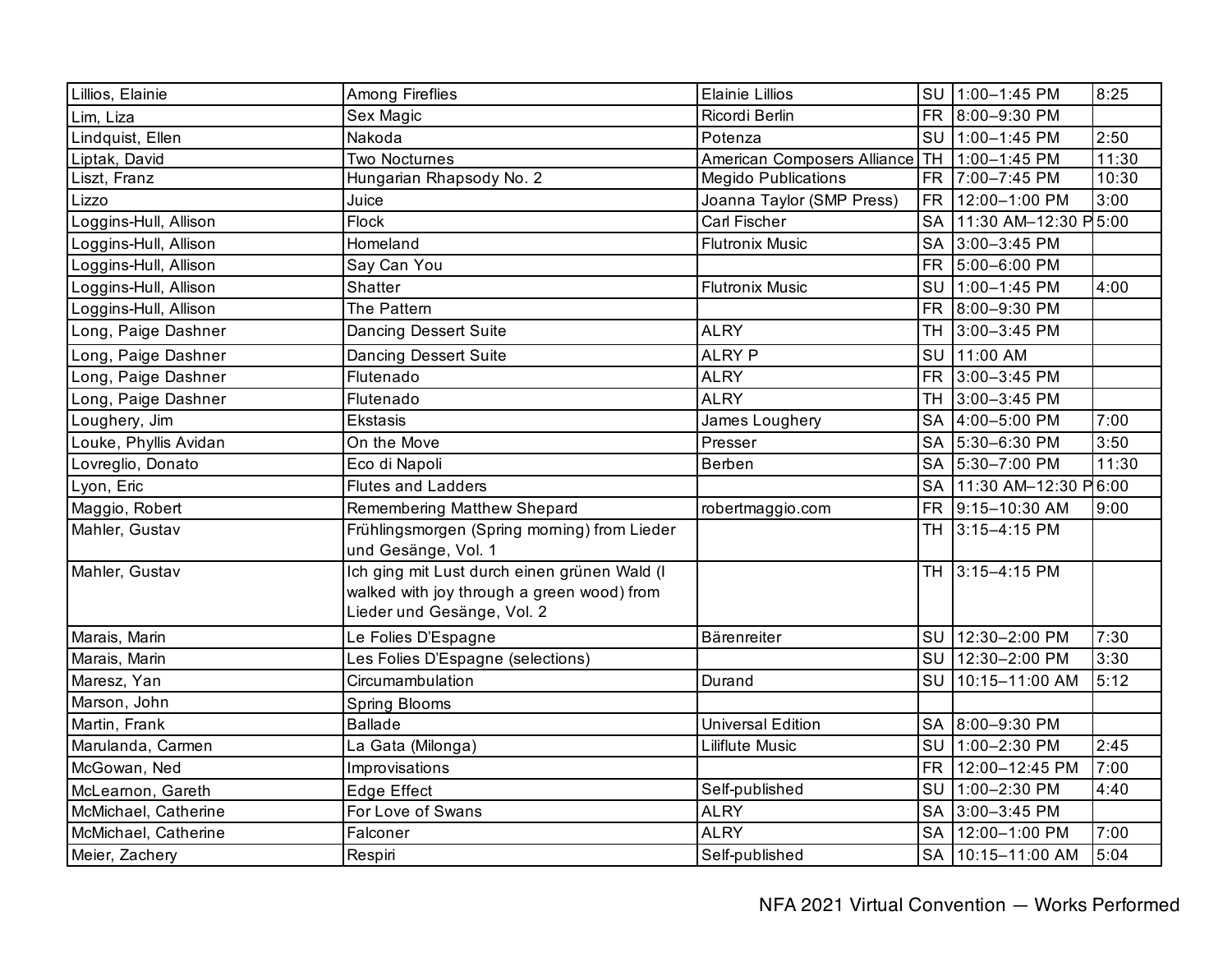| Mellits, Marc                      | <b>Farfalle Cotte</b>                       | Marc Mellits; Dacia Music       | SU        | 11:45 AM-12:30 P1:38 |       |
|------------------------------------|---------------------------------------------|---------------------------------|-----------|----------------------|-------|
| Melnicove, Joseph                  | Sketch/Graphite                             |                                 |           | FR 6:00-7:30 PM      | 6:00  |
| Mendelssohn, Felix                 | Concerto in E Minor (originally for violin) | Presser                         |           | SA 8:00-9:30 PM      |       |
| Miguez, Leopoldo                   | Sonata in A Major, Op.14                    | Leipzig: J. Rieter-             |           | SA 4:30-5:30 PM      | 8:00  |
|                                    |                                             | Biedermann, n.d.1896            |           |                      |       |
| Mikesell, Bradley, II              | <b>Scattered Bloom</b>                      | Self-published                  | <b>TH</b> | 10:30-11:30 AM       | 3:00  |
| Miranda, Ronaldo                   | Três Invenções (1999)                       | Manuscript                      |           | SA 2:30-3:30 PM      | 2:50  |
| Mizi, Tan                          | Flute and Drum Under the Setting Sun        | Tan Mi Zi                       |           | SU 12:30-2:00 PM     | 5:30  |
| Molnar-Suhajda, Alexandra          | <b>Borealis</b>                             | <b>ALRY</b>                     |           | SA 3:00-3:45 PM      |       |
| Molnar-Suhajda, Alexandra          | Fleurs d'automne                            | <b>ALRY</b>                     |           | SA 5:30-6:30 PM      | 6:22  |
| Molnar-Suhajda, Alexandra          | Shenandoah                                  | <b>ALRY</b>                     |           | SA 3:00-3:45 PM      |       |
| Molnar-Suhajda, Alexandra          | Talisman                                    | <b>ALRY</b>                     |           | TH 9:00-10:00 AM     | 3:54  |
| Monk, Thelonious                   | Let's Cool One                              |                                 | <b>FR</b> | 9:30-10:30 PM        |       |
| Monk, Thelonious                   | Reflections                                 |                                 | <b>FR</b> | 6:00-7:30 PM         | 6:00  |
| Montgomery, Jessie                 | Passacaglia                                 | Jessie Montgomery Music         |           | FR 8:00-9:30 PM      |       |
|                                    |                                             | Publishing                      |           |                      |       |
| Mora, Eddie                        | ¿Quién amanece?                             | <b>UCR Publications</b>         |           | SU 2:30-3:30 PM      | 7:31  |
| Morse, Gretchen L.                 | Hear My Voice                               | Flute.net                       | <b>SA</b> | 12:00-1:00 PM        | 8:00  |
| Morsink, Coreen                    | <b>Timbral Winds</b>                        | <b>Tetractys Publishing</b>     | <b>FR</b> | 11:30 AM-12:15 P7:00 |       |
| Mower, Mike                        | Deviations on the Carnival of Venice        | <b>Itchy Fingers</b>            | <b>TH</b> | 12:00-1:00 PM        | 14:00 |
| Mozart, Wolfgang Amadeus           | Flute Concerto No. 1 in G Major, K. 313     |                                 | <b>SA</b> | 10:30 AM-12:30 PM    |       |
| Muñoz, Avelino, Máximo Arrate      | Story of Three "Panamanian Pasillos"        |                                 | <b>SA</b> | 12:00-1:00 PM        |       |
| Boza, Narciso Rufino Urriola (arr. |                                             |                                 |           |                      |       |
| Musella, Gabriel                   | Cumbia De Javier                            | <b>Row-Loff Productions</b>     |           | TH 12:00-1:00 PM     | 3:55  |
| Müthel, Johann Gottfried           | Sonata in D Major                           | <b>ALRY</b>                     |           | FR 1:15-2:30 PM      |       |
| Na, Hyo-shin                       | Departing from Buddha Rock Forest           | <b>Lantro Music</b>             |           | SA   12:00-12:45 PM  | 6:25  |
| Nielsen, Carl                      | Concerto                                    | Wilheim Hansen                  | <b>SU</b> | 10:30-12:00 PM       | 10:00 |
| O'Connor, Mark                     | Uplift                                      | <b>ALRY</b>                     | <b>TH</b> | 7:00-7:45 PM         |       |
| Obermüller, Karola                 | One Another                                 |                                 | <b>TH</b> | 4:00-5:00 PM         | 6:40  |
| Offenbach, Jacques                 | Orpheus in the Underworld                   | Megido                          | <b>FR</b> | 7:00-7:45 PM         | 10:00 |
| Offermans, Wil                     | Dance with Me                               | Zimmermann                      | <b>SA</b> | 12:00-1:00 PM        | 5:40  |
| Okpebholo, Shawn E.                | On a Poem by Miho Nonaka: Harvard Square    | <b>Yellow Einstein Press</b>    | <b>FR</b> | 3:00-3:45 PM         | 10:14 |
| Onovwerosuoke, Fred                | Six Variations on a Pende Tune              | <b>African Music Publishers</b> |           | FR 4:30-5:30 PM      | 9:00  |
| Paganini, Niccolò                  | 24 Caprices, Op. 1, No. 5                   | International                   |           | TH 5:30-7:00 PM      | 3:30  |
| Paganini, Niccolò                  | 24 Caprices, Op. 1, No. 7                   | International                   | SU        | 12:30-2:00 PM        | 4:00  |
| Paganini, Niccolò                  | Caprice 10                                  | International                   | <b>SU</b> | 12:30-2:00 PM        | 2:30  |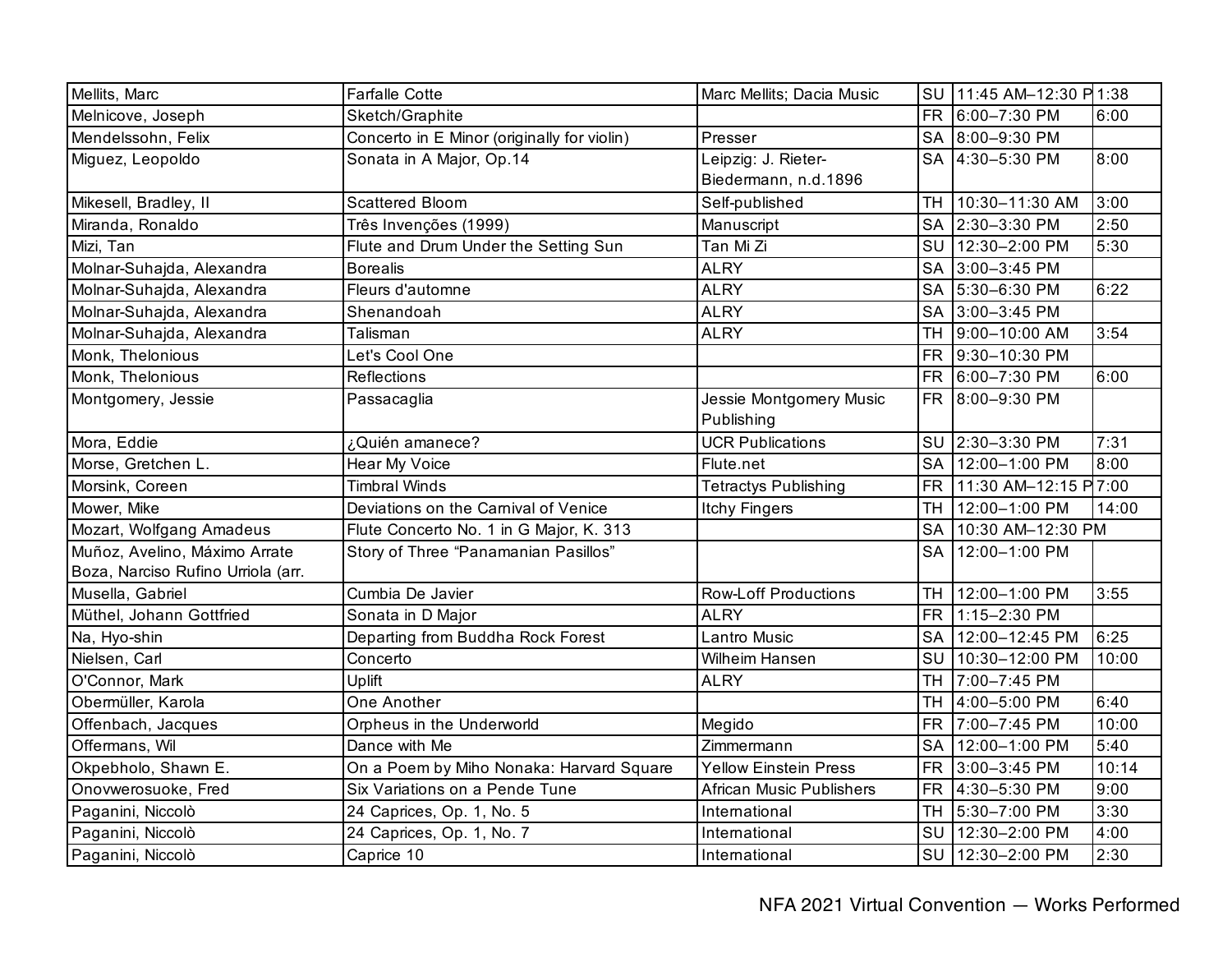| Paniza, Marden                                             | Potpurrí Guna                           |                              | <b>SA</b> | 12:00-1:00 PM           |       |
|------------------------------------------------------------|-----------------------------------------|------------------------------|-----------|-------------------------|-------|
| Parker, Charlie                                            | Donna Lee                               | Jamey Aebersold Vol. 6       | <b>FR</b> | 6:00-7:30 PM            | 4:00  |
| Pärt, Arvo                                                 | Pari Intervallo                         | <b>Universal Edition</b>     |           | SA 11:30 AM-12:30 P4:00 |       |
| Peretti, Creatore, and Weiss in the<br>style of Pentatonix | Can't Help Falling in Love              |                              |           | SA 7:00-7:45 PM         |       |
| Philidor, Pierre Danican                                   | Cinquième Suite tirée du Premier Oeuvre | <b>SPES</b>                  | <b>SA</b> | 1:15-2:45 PM            | 6:00  |
| Piazzolla, Astor                                           | Tango Etude No. 3                       | Lemoine                      |           | TH 6:00-7:30 PM         | 4:00  |
| Plog, Anthony                                              | <b>Three Miniatures</b>                 | <b>Editions BIM</b>          |           | FR 12:45-1:45 PM        | 8:00  |
| Poulenc, Francis                                           | Sonata                                  | Chester                      | <b>TH</b> | 10:00-11:30 AM          | 5:15  |
| Poulenc, Francis                                           | Sonata                                  | Chester                      | TH.       | 12:00-1:30 PM           |       |
| Poulenc, Francis                                           | Sonata                                  | Chester                      |           | SA 4:30-5:30 PM         |       |
| Poulenc, Francis                                           | Sonata                                  | Chester                      | SU        | 10:30-12:00 PM          |       |
| Powell, Bud                                                | Parisian Thoroughfare                   |                              | <b>FR</b> | 6:00-7:30 PM            | 6:00  |
| Prado, Almeida                                             | Sonata                                  |                              |           | SA 4:30-5:30 PM         | 14:18 |
| Prokofiev, Sergei                                          | Sonata                                  | International                | SU        | 12:30-2:00 PM           | 7:30  |
| Quantz, Johann Joachim                                     | Sarabande and Doubles in G Major        | Amadeus                      | TH        | 11:30 AM-12:30 PM       |       |
| Quintanilla-Pérez, Selena                                  | La Amada: A Selena Tribute              |                              | SA        | 7:00-7:45 PM            |       |
| Raff, Joachim                                              | Dance of the Dryads                     | <b>ALRY</b>                  |           | SU 11:00 AM             |       |
|                                                            |                                         |                              |           |                         |       |
| Rafie, Rouzbeh                                             | The Sleepwalker's Sonnet                | Ermes404 Edizioni            |           | FR 4:30-5:30 PM         | 5:15  |
| Raksin, David                                              | Laura                                   | © 1945 Twentieth Century     |           | FR 6:00-7:30 PM         | 6:00  |
|                                                            |                                         | <b>Music Corporation</b>     |           |                         |       |
|                                                            |                                         | All rights controlled by EMI |           |                         |       |
|                                                            |                                         | Robbins Catalog Inc.         |           |                         |       |
|                                                            |                                         | (Publishing) and Warner      |           |                         |       |
|                                                            |                                         | Bros. Publications U.S. Inc. |           |                         |       |
| Ravel, Maurice                                             | <b>Bolero</b>                           |                              |           | TH 3:00-3:45 PM         |       |
| Ravel, Maurice                                             | Bolero (Picc 1) (excerpts)              | Presser                      | FR        | 1:30-3:30 PM            |       |
| Ravel, Maurice                                             | Daphnis et Chloé (excerpts)             | Presser                      |           | FR 1:30-3:30 PM         |       |
| Ravel, Maurice                                             | Daphnis et Chloé (excerpts)             | Presser                      |           | SA 10:30 AM-12:30 PM    |       |
| Ravel, Maurice                                             | La Valse                                |                              | <b>TH</b> | 12:00-1:00 PM           | 11:29 |
| Ravel, Maurice                                             | Mother Goose Suite                      |                              | <b>SA</b> | 10:30 AM-12:30 PM       |       |
| Ravel, Maurice                                             | Tzigane, M. 76                          |                              | <b>TH</b> | 3:15-4:15 PM            | 9:35  |
| Ravel, Maurice (arr. Salzedo)                              | Sonatine                                |                              | <b>SA</b> | 8:00-9:30 PM            |       |
| Raye, Don; Gene De Paul; Pat                               | I'll Remember April                     | Universal - MCA Music        | FR        | 6:00-7:30 PM            | 5:00  |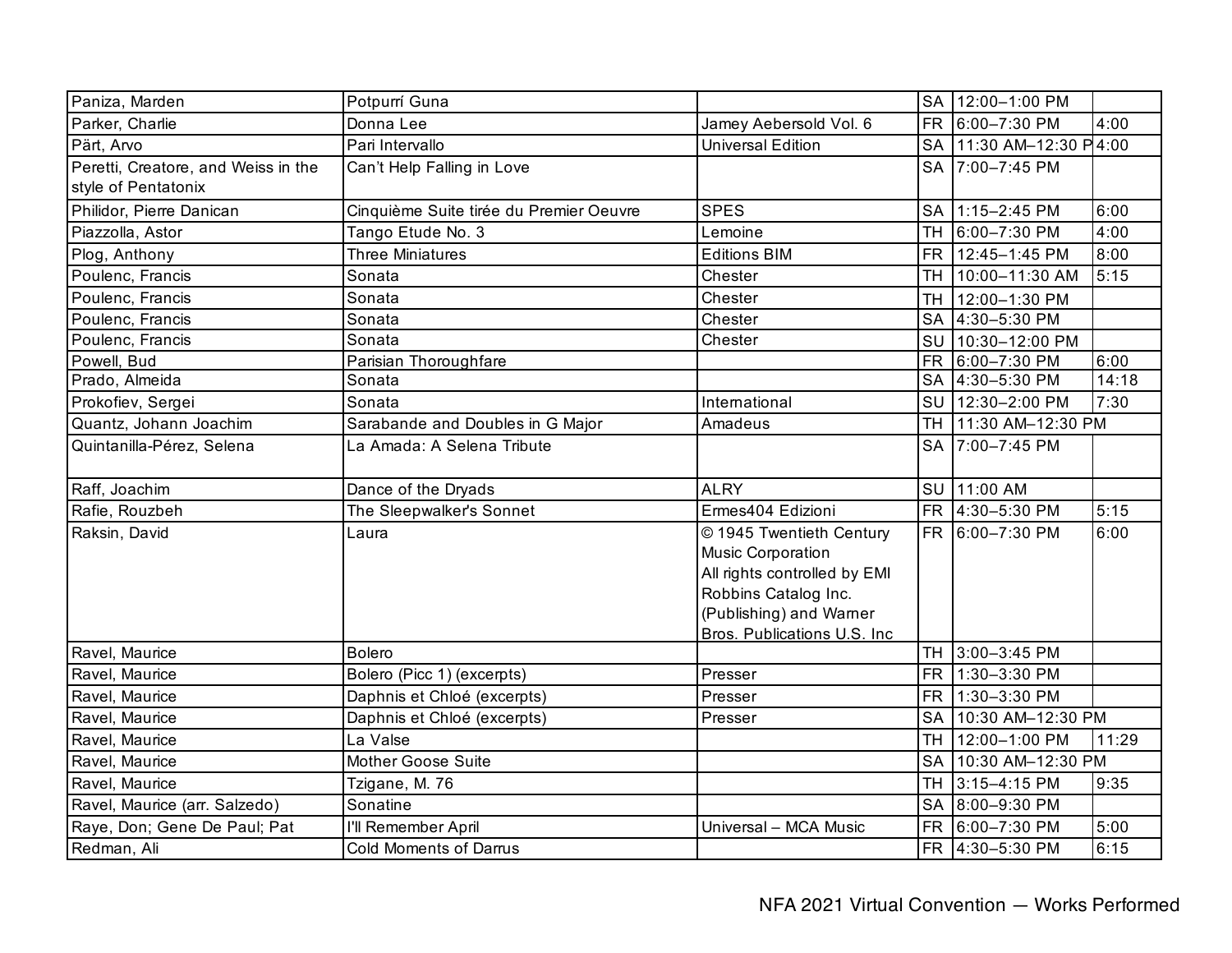| Repa, Jim                        | Armistice                                     | Musique Egele                |           |                   |       |
|----------------------------------|-----------------------------------------------|------------------------------|-----------|-------------------|-------|
| Reyes, Cole                      | Do Not Disturb (2021)                         | Self-published               | SU        | $1:00-2:30$ PM    | 4:30  |
| Rich, Mary Alice                 | Pink Lemonade                                 |                              | <b>FR</b> | 3:00-3:45 PM      |       |
| Richards, Paul                   | Contranyms                                    | Margalit Music               |           | TH 4:00-5:00 PM   | 12:00 |
| Riegger, Wallingford             | Suite for Flute Alone, Op. 8                  | Presser                      |           | SU 1:15-2:00 PM   |       |
| Rodriguez, Andrés Eloy           | Resistencia, Resiliencia, Resistencia, Op. 22 | <b>AER Musical Editions</b>  | <b>FR</b> | 1:30-2:15 PM      | 6:40  |
| Rodriguez, Andrew M.             | For Each Inch Cut                             |                              | FR        | 5:00-6:00 PM      |       |
| Rodriguez, Andrew M.             | For Each Inch Cut                             | andrewmrodriguez.com         | TH.       | 12:00-1:30 PM     |       |
| Rodriguez, Andrew M.             | For Each Inch Cut                             | andrewmrodriguez.com         | <b>FR</b> | 5:00-6:00 PM      |       |
| Rogers, Emma                     | Roses: Potpourri of Pain and Peace            | <b>Tetractys Publishing</b>  |           | SU 1:00-2:30 PM   | 2:30  |
| Roitstein, David                 | Paradiddles                                   |                              |           | SU 2:30-3:30 PM   | 12:15 |
| Rollins, Sonny                   | Airegin                                       | Prestige Music               | <b>FR</b> | 6:00-7:30 PM      | 5:00  |
| Rollins, Sonny                   | Oleo                                          | Jamey Aebersold Jazz         | <b>FR</b> | 6:00-7:30 PM      | 4:00  |
| Romero, Aldemaro                 | Quinta Anauco                                 |                              | SU        | 2:30-3:30 PM      |       |
| Rose, Taylor K.                  | <b>Bouquet</b>                                | Self-published               | SU        | 3:00-3:45 PM      |       |
| Rossini, Gioachino               | Come dolce all'alma mia, Cavatina from        | Ut Orpheus Edizioni          | TH        | 11:30 AM-12:30 PM |       |
|                                  | Tancredi                                      |                              |           |                   |       |
| Rossini, Gioachino               | Overture to Semiramide (excerpts)             | Presser                      | <b>FR</b> | 1:30-3:30 PM      |       |
| Rouse, Christopher               | Concerto                                      | Boosey & Hawkes              | FR        | 9:15-10:30 AM     | 6:00  |
| Rutter, John                     | For the Beauty of the Earth                   | <b>ALRY</b>                  |           | FR 12:00-1:00 PM  | 3:30  |
| Rutter, John                     | For the Beauty of the Earth                   | <b>ALRY</b>                  |           | SA 3:00-3:45 PM   | 3:30  |
| Ryerson, Ali                     | Sacramento River Ramble                       |                              |           | TH 3:00-3:45 PM   |       |
| Sabet, Parisa                    | Nay Nava                                      |                              | <b>FR</b> | 4:30-5:30 PM      | 7:00  |
| Saint-Saëns, Camille             | Introduction and Rondo Capriccioso            | Presser                      | <b>SA</b> | 5:30-7:00 PM      | 8:39  |
| Saint-Saëns, Camille (arr. Peel) | Oboe Sonata in D Major, Op. 166               |                              | <b>TH</b> | 3:15-4:15 PM      | 12:45 |
| Salorian, Vahan                  | Flute is a DRAG                               |                              | <b>SA</b> | 9:30-10:30 PM     | 15:00 |
| Sánchez, Terri                   | The Flute Fairy Godmother                     | <b>Practice Junkie Press</b> | <b>SA</b> | 4:30-5:30 PM      | 5:00  |
| Sanford, David                   | Dogma 74                                      |                              | <b>FR</b> | 3:00-3:45 PM      | 16:00 |
| Sarasate, Pablo de               | Zigeunerweisen, Op. 20                        | Presser                      | <b>TH</b> | 8:00-9:30 PM      |       |
| Saul, Walter                     | Sonatina for Piccolo and Piano                | <b>Tarsus Music</b>          | <b>FR</b> | 9:00-9:45 AM      | 10:56 |
| Schickele, Peter                 | Fanfare for the Well-Read Baron               | Elkan-Vogel                  | SU I      | 1:15-2:00 PM      |       |
| Schnyder, Daniel                 | Conference of the Birds                       | Daniel Schnyder              | <b>FR</b> | 9:00-9:45 AM      | 6:00  |
| Schocker, Gary                   | Erev Shalom                                   | Presser                      | FR        | 9:15-10:30 AM     | 4:00  |
| Schoenfield, Paul                | Achat Sha'alti                                | Carl Fischer                 |           | SA 4:30-5:30 PM   | 3:45  |
| Schoenfield, Paul                | Psychobird for piccolo and piano              | Migdal Publishing            |           | SA 5:30-7:00 PM   | 7:38  |
| Schoenfield, Paul                | <b>Six Chassidic Songs</b>                    |                              |           | SA 1:00-2:00 PM   | 12:00 |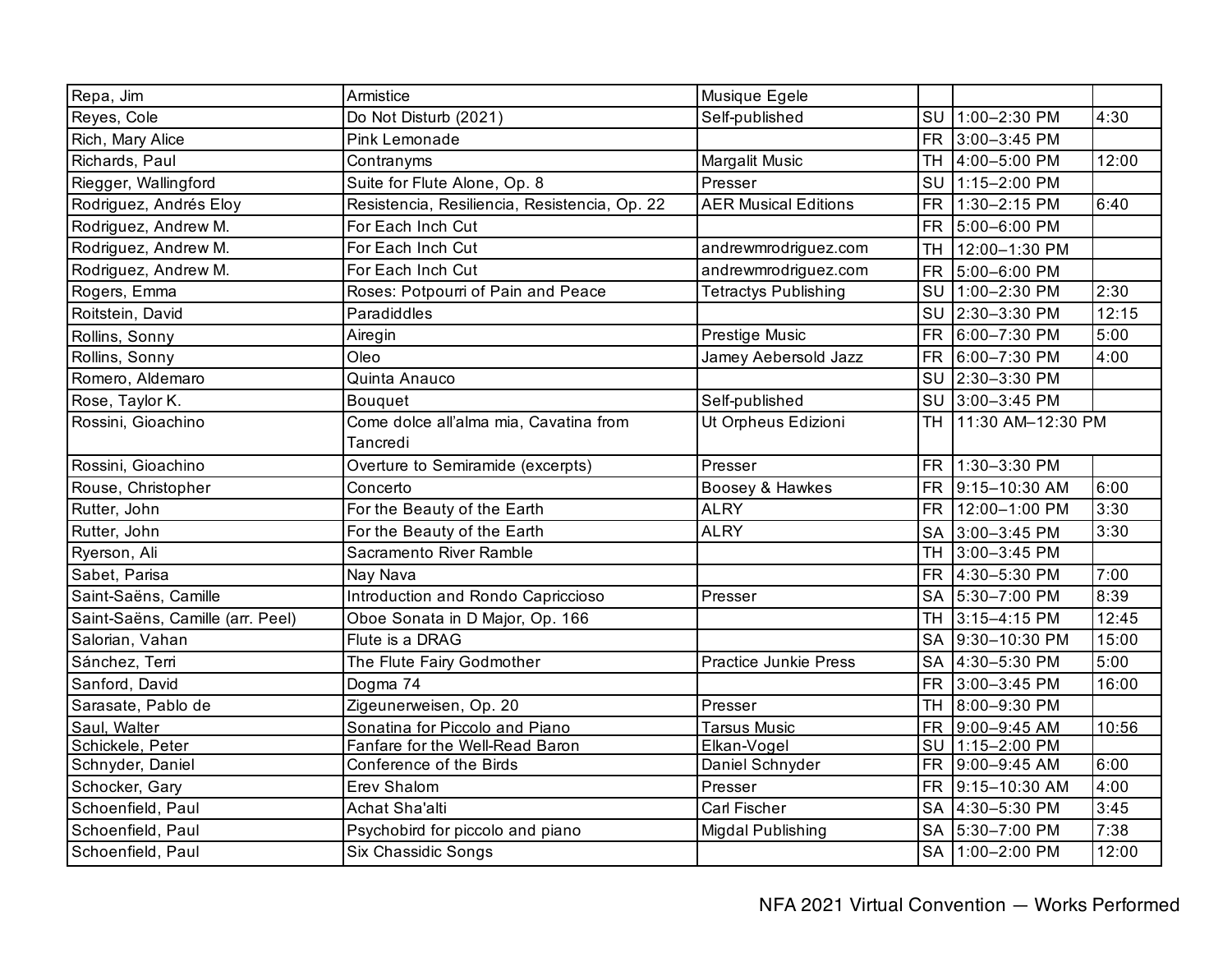| Schwantner, Joseph           | Looking Back                                                     | Schott                                                                                                      |           | SU 1:15-2:00 PM   |       |
|------------------------------|------------------------------------------------------------------|-------------------------------------------------------------------------------------------------------------|-----------|-------------------|-------|
| Sellers, James-Michael       | <b>Pattern Pulse</b>                                             | <b>FLUTE.NET</b>                                                                                            | SU        | 11:00 AM          |       |
| Senchuk, Peter               | Beyond the Night Sky                                             | <b>Forest Glade Music</b>                                                                                   |           | TH 7:00-7:45 PM   |       |
| Shostakovich, Dmitri         | Symphony No. 9                                                   | Presser                                                                                                     |           | FR 1:30-3:30 PM   |       |
| Shostakovich, Dmitri         | Five Pieces for Two Violins and Piano                            | Sikorski                                                                                                    |           | SU 4:00-5:30 PM   | 11:00 |
| Silva, Patápio               | Oriental (From the East)                                         | Irmãos Vitale                                                                                               |           | SA 4:30-5:30 PM   | 3:00  |
| Sitt, Hans                   | Album Leaves, Op. 39                                             | Chrispotterflute.com                                                                                        |           | SA 5:30-6:30 PM   | 7:30  |
| Still, William Grant         | <b>Miniatures</b>                                                |                                                                                                             |           | SA 6:00-6:45 PM   |       |
| Stravinsky, Igor             | Firebird Suite (1919), Variation de l'oiseau de<br>feu (excerpt) | Presser                                                                                                     |           | FR 1:30-3:30 PM   |       |
| Stravinsky, Igor             | <b>Three Pieces</b>                                              | Daniel Kessner                                                                                              | <b>FR</b> | 12:00-12:45 PM    | 4:22  |
| Strayhorn, Billy             | A Flower is a Lovesome Thing                                     |                                                                                                             | <b>FR</b> | 9:30-10:30 PM     |       |
| Ta, Jin                      | Sonata No. 2 "Mongol"                                            | Tu & Du                                                                                                     | <b>FR</b> | 1:15-2:30 PM      |       |
| Taffanel, Paul               | Andante Pastoral et Scherzettino                                 | Southern Music                                                                                              | <b>SA</b> | 1:15-2:30PM       | 5:00  |
| Tailleferre, Germaine        | Second Sonata                                                    | <b>ALRY</b>                                                                                                 | <b>SA</b> | 1:15-2:30PM       | 15:00 |
| Takemitsu, Tōru              | Itinerant                                                        | Schott                                                                                                      | <b>FR</b> | 9:15-10:30 AM     | 4:56  |
| Takemitsu, Tōru              | Voice                                                            | Salabert                                                                                                    |           | TH 5:30-7:00 PM   | 6:30  |
| Tann, Hilary                 | Shoji                                                            | Self-published                                                                                              | <b>TH</b> | 10:30-11:30 AM    | 8:35  |
| Tchaikovsky, Pyotr Ilyich    | Piano Concerto No. 1 in B-flat minor                             |                                                                                                             | <b>SA</b> | 10:30 AM-12:30 PM |       |
| Tchaikovsky, Pyotr Ilyich    | Symphony No. 4                                                   | Presser                                                                                                     |           | FR 1:30-3:30 PM   |       |
| Tchaikovsky, Pyotr Ilyich    | Valse from The Sleeping Beauty                                   | Megido                                                                                                      |           | TH 9:00-10:00 AM  | 4:42  |
| Telemann, Georg Philipp      | Fantasia No. 11 in G Major                                       | <b>Wiener Urtext</b>                                                                                        |           | SU 12:30-2:00 PM  | 4:00  |
| Telemann, Georg Philipp      | Fantasia No. 12 in G minor                                       | <b>Bärenreiter</b>                                                                                          |           | TH 6:00-7:30 PM   | 5:00  |
| Telemann, Georg Philipp      | Fantasia No. 12 in G minor                                       | Breitkopf & Härtel (Musica                                                                                  |           | SA 1:15-2:45 PM   | 5:30  |
| Telemann, Georg Philipp      | Fantasia No. 12 in G minor, TWV 40:13                            | Breitkopf & Härtel (Musica                                                                                  |           | SA 1:15-2:45 PM   | 5:00  |
| Telemann, Georg Philipp      | Fantasia No. 1 in A Major                                        | Bärenreiter                                                                                                 |           | TH 5:30-7:00 PM   | 3:30  |
| Telemann, Georg Philipp      | Fantasia No. 1 in A Major                                        | <b>Barenreiter</b>                                                                                          |           | SA 5:30-7:00 PM   | 3:05  |
| Telemann, Georg Philipp      | Sonata in F Major, TWV 41:F3                                     | Edition: 12 Solos à Violon ou<br>Traversiere avec la Basse<br>chiffrée (No.1)<br>Manuscript [Hamburg], 1734 |           | SA 1:15-2:45 PM   | 13:00 |
| Teng, Suzanne                | China Lily                                                       | Weishiu Music                                                                                               |           | SA 7:00-7:45 PM   | 4:50  |
| Teng, Suzanne & Gilbert Levy | Fertile Crescent                                                 | Weishiu Music                                                                                               |           | SA 7:00-7:45 PM   | 6:00  |
| Teng, Suzanne & Gilbert Levy | Kingdom of Mountains                                             | Self-published                                                                                              |           | SA 7:00-7:45 PM   | 5:42  |
| Teng, Suzanne & Gilbert Levy | Lebanese Girl                                                    | Weishiu Music                                                                                               |           | SA 7:00-7:45 PM   |       |
| Teng, Suzanne & Gilbert Levy | Medicine Wheel                                                   |                                                                                                             |           | SA 7:00-7:45 PM   | 4:00  |